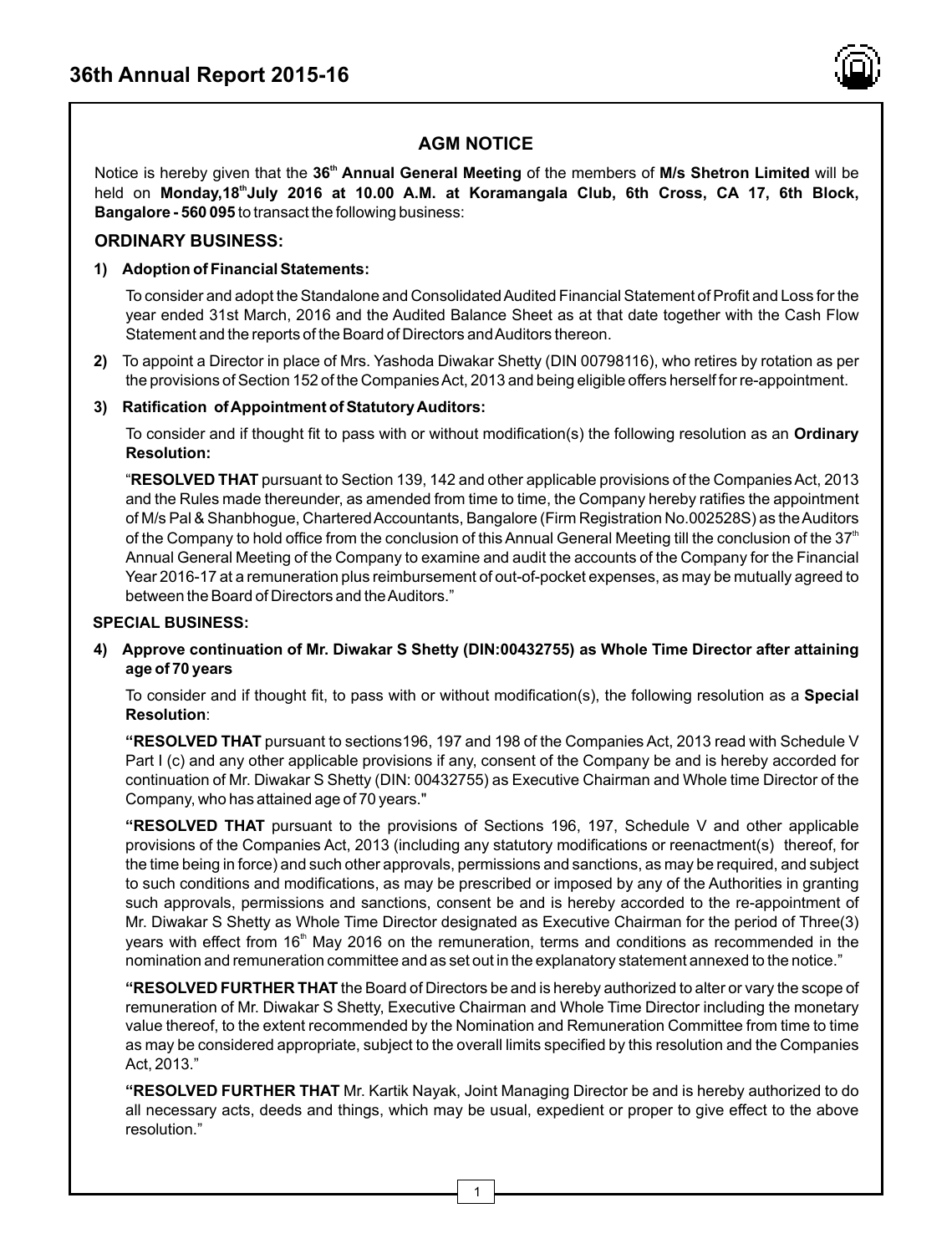

### **5) Appointment of Mr. Kartik Nayak (DIN:00477686) as Joint Managing Director**

To consider and if thought fit, to pass with or without modification(s), the following resolution as a **Special Resolution**:

**"RESOLVED THAT** pursuant to the provisions of Sections 196, 197, 198, Schedule V and all other applicable provisions of the Companies Act, 2013 (including any statutory modifications or reenactment(s) thereof, for the time being in force) and such other approvals, permissions and sanctions, as may be required, and subject to such conditions and modifications, as may be prescribed or imposed by any of the Authorities in granting such approvals, permissions and sanctions, consent be and is hereby accorded to the appointment of Mr. Kartik Nayak as Joint Managing Director for the period of Three(3) years w.e.f. 16<sup>th</sup> May 2016 on the remuneration, terms and conditions as set out in the explanatory statement annexed to the notice."

**"RESOLVED FURTHER THAT** the Board of Directors be and is hereby authorized to alter or vary the scope of remuneration of Mr. Kartik Nayak, Joint Managing Director including the monetary value thereof, to the extent recommended by the Nomination and Remuneration Committee from time to time as may be considered appropriate, subject to the overall limits specified by this resolution and the Companies Act, 2013."

**"RESOLVED FURTHER THAT** Mr. Diwakar S Shetty, Executive Chairman & Whole- time Director of the Company be and is hereby authorized to do all necessary acts, deeds and things, which may be usual, expedient or proper to give effect to the above resolution."

#### **6) Appointment of Mr. Praveen Mally (DIN:00798354) as Joint Managing Director**

To consider and if thought fit, to pass with or without modification(s), the following resolution as a **Special Resolution** :

**"RESOLVED THAT** pursuant to the provisions of Section 196,197,198 and all other applicable provisions, if any, of the Companies Act, 2013 (including any statutory modification from time to time or any re-enactment thereof for the time being in force) (the "Act") read with Schedule V to the said Act, and subject to the such other authorities as may be necessary, consent be and is hereby accorded to the appointment of Mr. Praveen Mally, who was appointed as an Additional Director by the Board of Directors w.e.f.8<sup>th</sup> February 2016 and who holds office till the date of AGM, and in respect of whom the Company has received a notice in writing under Section 160 of the Companies Act, 2013 from a member proposing his candidature as Joint Managing Director for the period of Three(3) years w.e.f. 16<sup>th</sup> May 2016 on the remuneration, terms and conditions as set out in the explanatory statement annexed to the notice."

**"RESOLVED FURTHER THAT** the Board of Directors be and is hereby authorized to alter or vary the scope of remuneration of Mr. Praveen Mally, Joint Managing Director including the monetary value thereof, to the extent recommended by the Nomination and Remuneration Committee from time to time as may be considered appropriate, subject to the overall limits specified by this resolution and the Companies Act, 2013."

**"RESOLVED FURTHER THAT** Mr. Kartik Nayak, Joint Managing Director of the Company be and is hereby authorized to do all necessary acts, deeds and things, which may be usual, expedient or proper to give effect to the above resolution."

### **7) Re-appointment of Dr. PPShastri (DIN:02199254) as an Independent Director**

To consider and if thought fit to pass with or without modification(s) the following resolution as an **Ordinary Resolution**:

**"RESOLVED THAT** pursuant to the provisions of Sections 149, 152 read with Schedule IV and such other applicable provisions of the Companies Act, 2013 and the Companies (Appointment and Qualification of Directors) Rules, 2014, Dr. P P Shastri (holding DIN 02199254), who was appointed as an Independent Director of the Company by the Shareholders w.e.f.16<sup>th</sup> September 2015 and who holds office till the date of the ensuing AGM, and in respect of whom the Company has received a notice in writing under Section 160 of the Companies Act, 2013 from a member proposing his candidature for the office of Independent Director, be and is hereby appointed as an Independent Director of the Company for a period of Five Years, not liable to retire by rotation."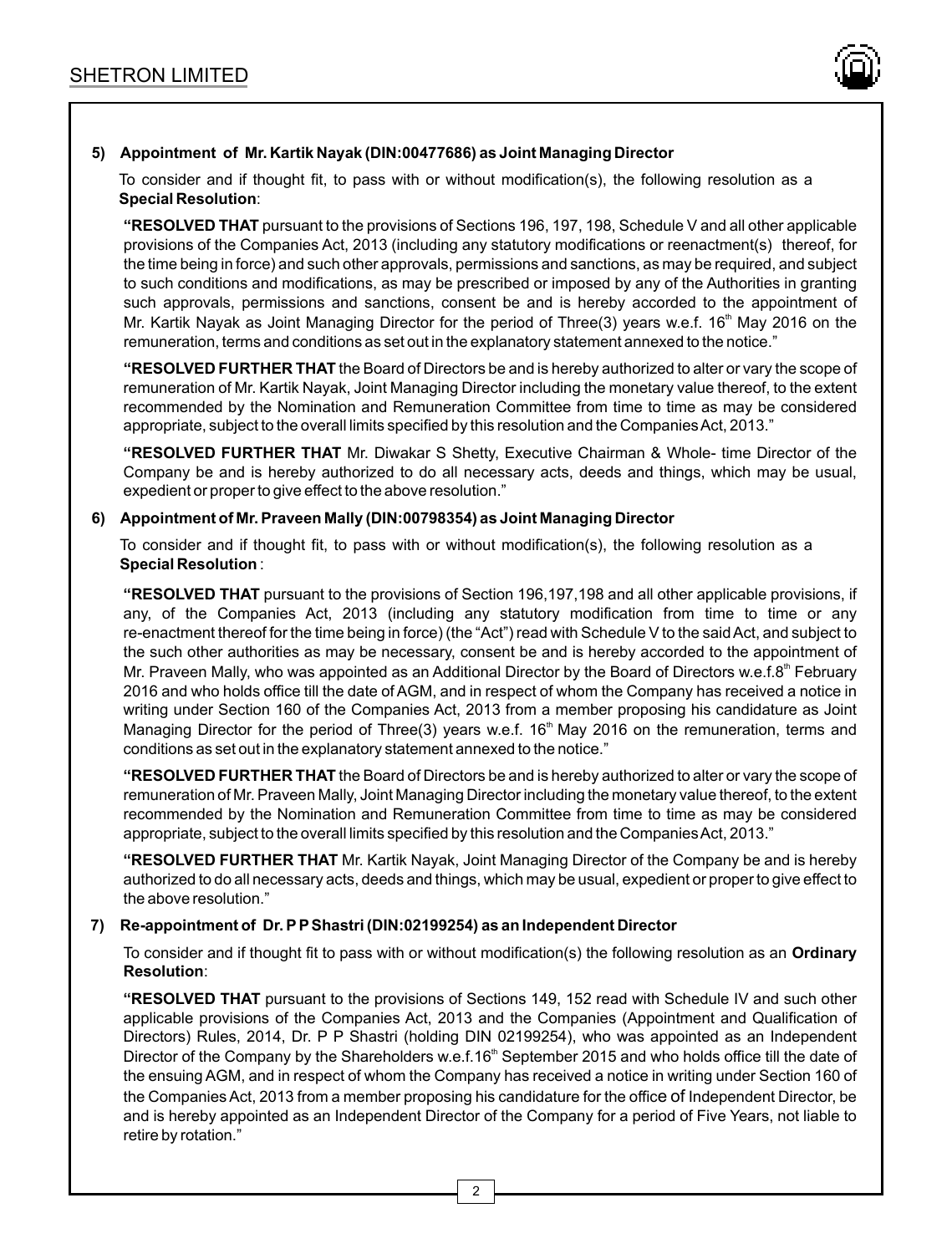

**"RESOLVED FURTHER THAT** Pursuant to Section 149, 152, 161, 164 and other applicable provisions of Companies Act, 2013, if any the declaration and disclosures in Form MBP 1 and Form DIR 8 has been received from Dr. PPShastri and meets the criteria of independence for appointment in the Board."

**"RESOLVED FURTHER THAT** Mr. Kartik Nayak, Joint Managing Director be and is hereby authorized to do all the acts, deeds and things which are necessary, in this regard."

### **8) Appointment of Mr. Mohan Narayan Menon (DIN: 02838483) as an Independent Director**

To consider and if thought fit to pass with or without modification(s) the following resolution as an **Ordinary Resolution**:

**"RESOLVED THAT** pursuant to the provisions of Sections 149, 152 read with Schedule IV and such other applicable provisions of the Companies Act, 2013 and the Companies (Appointment and Qualification of Directors) Rules, 2014, Mr. Mohan Narayan Menon, in respect of whom the Company has received a notice in writing under Section 160 of the Companies Act, 2013 from a member proposing his candidature for the office of Independent Director, be and is hereby appointed as an Independent Director of the Company for a period of one year, not liable to retire by rotation."

**"RESOLVED FURTHER THAT** Pursuant to Section 149, 152, 161, 164 and other applicable provisions of Companies Act, 2013, if any the declaration and disclosures in Form MBP1 and Form DIR 8 has been received from Mr. Mohan Narayan Menon and meets the criteria of independence for appointment in the Board."

**"RESOLVED FURTHER THAT** Mr. Kartik Nayak, Joint Managing Director be and is hereby authorized to do all the acts, deeds and things which are necessary, in this regard."

### **9) Fixation of the remuneration of the Cost Auditors' of the company for the financial year 2016-17:**

To consider and if thought fit to pass with or without modification(s) the following resolution as an **Ordinary Resolution**:

**"RESOLVED THAT** pursuant to Section 148 and other applicable provisions, if any, of the Companies Act, 2013 and the rules made thereunder, as amended from time to time, and on the recommendation of the Board of Directors, consent of the members be and is hereby accorded for the payment of remuneration of Rs. 75,000/- plus service tax and out-of-pocket expenses and on terms and conditions as may be mutually agreed between the Board of Directors and M/s. Bhat & Co, Proprietorship, Mr. Vishwanath Bhat, Proprietor (Membership No.: 22986) Cost Accountants, Cost Auditors of the Company for the Financial Year 2016-17."

### **10) Reclassification of Shareholding of Mrs.Anita Picardo from Promoter Category to Public Category Under Regulation 31A. of SEBI (LODR) Regulation 2015**

To consider and if thought fit to pass with or without modification(s) the following resolution as a **Original Resolution**

**"RESOLVED THAT** Pursuant to Regulation 31A of SEBI (Listing Obligations and Disclosure Requirements) Regulations, 2015 and request letter received from Mrs. Anita Picardo for reclassification of shares held by her under the promoter category into public shareholding consent be and is hereby accorded for the said reclassification, subject to the terms and conditions as prescribed by the relevant regulatory authorities."

**"RESOLVED FURTHER THAT** the Board of Directors be and are hereby severally/jointly authorized to do all acts, deeds and sign and execute all documents as deemed necessary, in this regard."

"**RESOLVED FURTHER THAT** Mr. Kartik Nayak, Joint Managing Director of the Company be and is hereby authorized to intimate to the Stock Exchange pertaining to reclassification of shares."

**Place : Bangalore Date : 16th May, 2016** By the order of the Board For **Shetron Limited**

> **Diwakar S Shetty** Chairman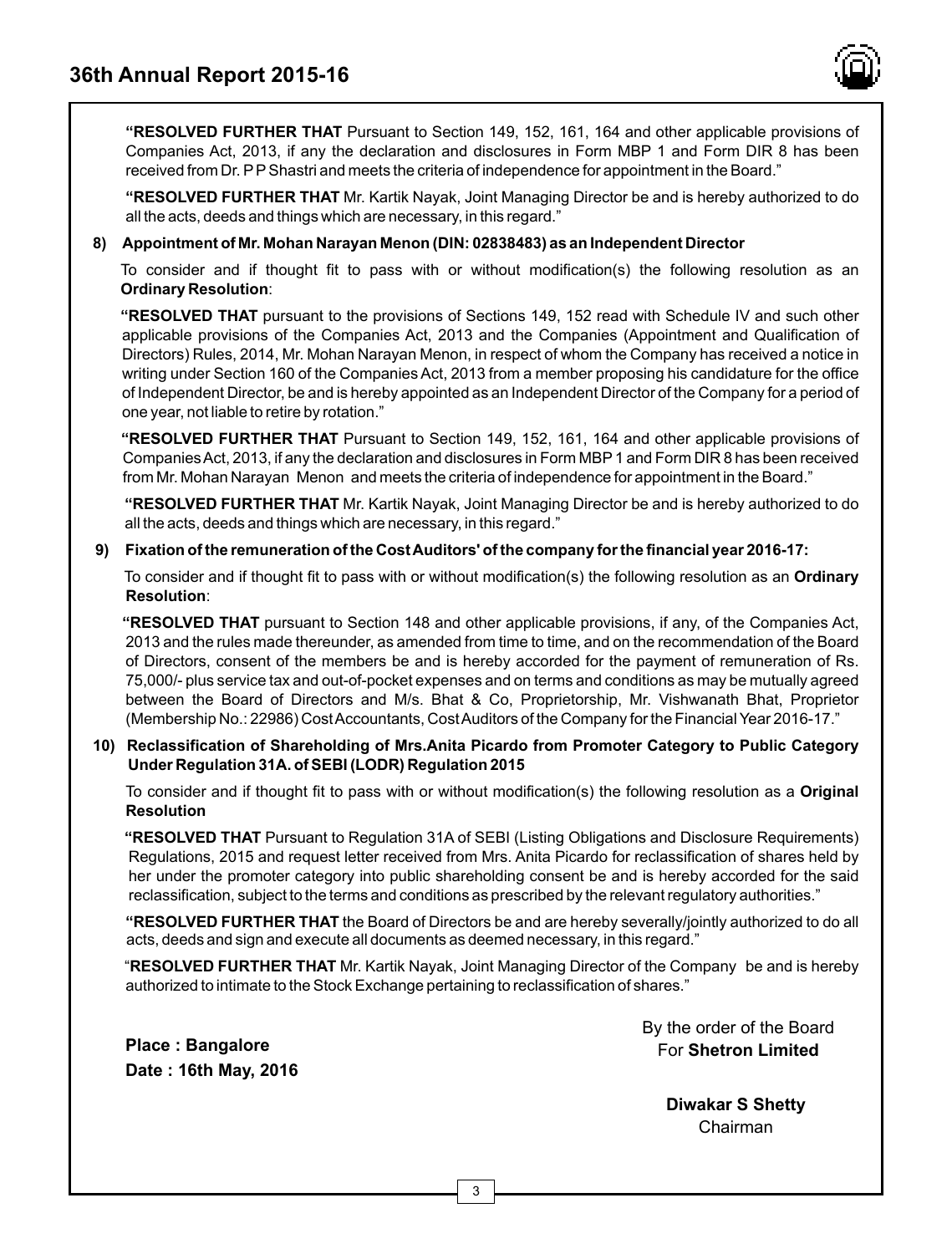

### **NOTES:**

- 1) The relevant details of the persons seeking re-appointment/appointment as Director under Item No.4,5,6,7 and 8, pursuant to the Listing Agreement entered into with the Stock Exchange are annexed hereto.
- 2) A member entitled to attend and vote at the meeting is entitled to appoint one or more proxies to attend and vote on a poll instead of himself / herself and such a proxy/proxies need not be a member of the company.
- 3) Proxies in order to be effective must be filed with the company not later than 48 hours before the meeting.
- 4) Aperson can act as proxy on behalf of Members not exceeding fifty (50) and holding in the aggregate not more than 10% of the total share capital of the Company. In case a proxy is proposed to be appointed by a Member holding more than 10% of the total share capital of the Company carrying voting rights, then such proxy shall not act as a proxy for any other person or shareholder.
- 5) In case of joint shareholders attending the meeting, only such joint holder who is higher in the order of names will be entitled to vote.
- 6) Corporate Members are requested to send to the Company a duly certified copy of the Board Resolution pursuant to Section 113 of the Companies Act, 2013 authorizing their representative to attend and vote at the Annual General Meeting.
- 7) The Explanatory Statement pursuant to Section 102 of the Companies Act, 2013 in respect of the Special Businesses of the Notice, is annexed hereto.
- 8) The Register of Members and Share Transfer books will be closed from 13<sup>th</sup> July 2016 to 18<sup>th</sup> July 2016 (both days inclusive).
- 9) Member desiring information as regards accounts is requested to write to the company at an early date so as to enable the management to keep the information ready.
- 10) Members holding shares in physical form are requested to notify promptly any change in their address to the Registrar and Share Transfer (RTA) agents of the company M/s. Integrated Enterprises (India) Limited, Bangalore quoting their membership numbers besides changes if any in the dividend mandates given by them and those holding shares in electronic form may communicate the above information to their respective depository participants.
- 11) Proxy form and Attendance Slip are attached to this Annual Report.
- 12) So far, about 96% of the total number of shares in the equity capital of the company has been dematerialized. In view of the advantages of the depository system and for easy trading of the shares, members are requested to opt for dematerialization of the shares of the company through any of the depository participant of their choice.
- 13) Members holding shares in Demat form are requested to incorporate the DPID number and client ID number in the attendance slip/proxy form for easy identification of attendance at the meeting.
- 14) Members who have not registered their e-mail addresses so far, are requested to register their e-mail address for receiving all communication including Annual Report, Notices, Circulars, etc. from the Company electronically.
- 15) The Securities and Exchange Board of India (SEBI) has mandated the submission of Permanent Account Number (PAN) by every participant in securities market. Members holding shares in electronic form are, therefore, requested to submit their PAN to their Depository Participants with whom they are maintaining their Demat accounts. Members holding shares in physical form can submit their PAN to the Company's Registrar & Transfer Agents, M/s Integrated Enterprises (India) Limited No: 30 Ramana Residency, 4th Cross, Sampige Road, Malleshwaram, Bangalore - 560 003.
- 16) The format of the Register of Members prescribed by the Ministry of Corporate Affairs under the Companies Act, 2013 requires the Company/ Share Registrars and Transfer Agents to record additional details of Members, including their PAN details, email address, bank details for payment of dividend, etc. A form for capturing the additional details is appended at the end of this Annual Report. Members holding shares in physical form are requested to submit the filled in form to the Company or its Share Registrars and Transfer Agents. Members holding shares in electronic form are requested to submit the details to their respective Depository Participants.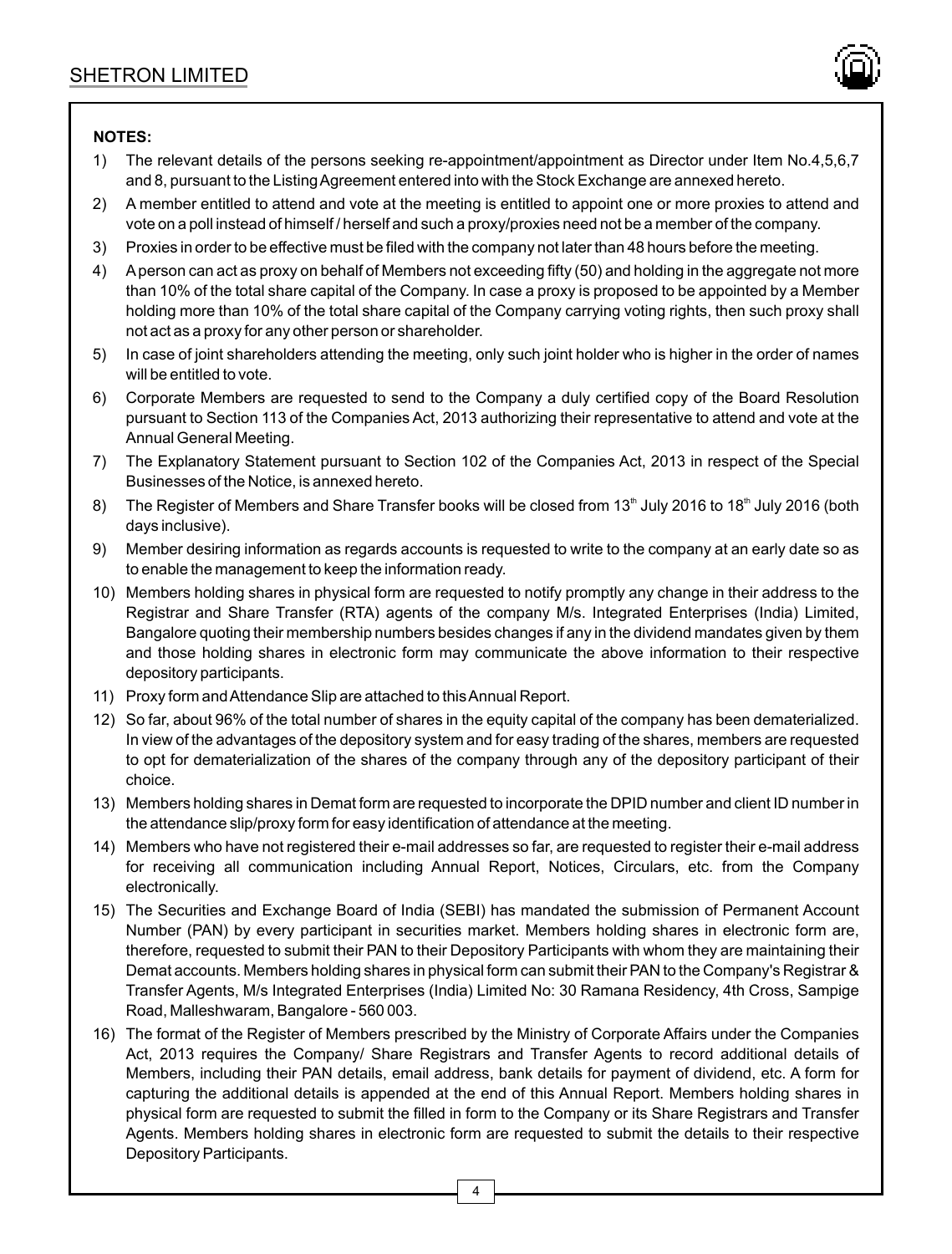- 17) To support the "Green Initiative", Members who have not registered their email addresses are requested to register the same with the Company's Share Registrars and Transfer Agents/ their Depository Participants, in respect of shares held in physical/ electronic mode respectively.
- 18) As per the provisions of the Companies Act, 2013, facility for making nominations is available to the members in respect of the shares held by them. Nomination forms can be obtained from the Company's Registrars and Transfer Agents by Members holding shares in physical form. Members holding shares in electronic form may obtain Nomination forms from their respective Depository Participant.

### **19) Voting through Electronic means:**

- I. In compliance with provisions of Section 108 of the Companies Act, 2013 and Rule 20 of the Companies (Management and Administration) Rules, 2014 as amended by Companies (Management and Administration) Amendment Rules, 2015 and the Listing Agreement, the Company is pleased to provide Members with a facility to exercise their right to vote at the  $36<sup>th</sup>$  Annual General Meeting (AGM) by electronic means and the business may be transacted through Electronic Voting (e-Voting) Services. The facility for casting the votes by the members using an electronic voting system from a place other than venue of the AGM ("remote e-voting") will be provided by Central Depository Services Limited (CDSL).
- II. The facility for voting through ballot paper shall be made available at the AGM and the members attending the meeting who have not cast their vote by remote e-voting shall be able to exercise their right at the meeting through ballot paper.
- III. The members who have cast their vote by remote e-voting prior to the AGM may also attend the AGM but shall not be entitled to cast their vote again. However, in case members have cast their votes via physical ballot and e-voting, then e-voting shall prevail and the vote done through the physical ballot shall be treated as invalid.
- **IV. The instructions for shareholders voting electronically are as under:**
- (i) The voting period begins on 15<sup>th</sup> July 2016 at 9:00 am and ends on 17<sup>th</sup> July 2016 at 5:00 pm. During this period shareholders' of the Company, holding shares either in physical form or in dematerialized form, as on the cut-off date (record date) of  $12<sup>th</sup>$  July 2016, may cast their vote electronically. The e-voting module shall be disabled by CDSL for voting thereafter.
- (ii) The shareholders should log on to the e-voting website www.evotingindia.com.
- (iii) Click on Shareholders.
- (iv) Now Enter your User ID
	- a. For CDSL: 16 digits beneficiary ID,
	- b. For NSDL: 8 Character DPID followed by 8 Digits Client ID,
	- c. Members holding shares in Physical Form should enter Folio Number registered with the Company.
- (v) Next enter the Image Verification as displayed and Click on Login.
- (vi) If you are holding shares in demat form and had logged on to www.evotingindia.com and voted on an earlier voting of any company, then your existing password is to be used.
- (vii) If you are a first time user follow the steps given below:

|            | For Members holding shares in Demat Form and Physical Form                                                                                                                                                                                                                                                                                                                                                                                                                                                                                                    |
|------------|---------------------------------------------------------------------------------------------------------------------------------------------------------------------------------------------------------------------------------------------------------------------------------------------------------------------------------------------------------------------------------------------------------------------------------------------------------------------------------------------------------------------------------------------------------------|
| <b>PAN</b> | Enter your 10 digit alpha-numeric PAN issued by Income Tax Department (Applicable for both demat<br>shareholders as well as physical shareholders)<br>Members who have not updated their PAN with the Company/Depository Participant are<br>requested to use the first two letters of their name and the 8 digits of the sequence number in<br>the PAN field.<br>In case the sequence number is less than 8 digits enter the applicable number of 0's before the<br>number after the first two characters of the name in CAPITAL letters. Eg. If your name is |
|            | Ramesh Kumar with sequence number 1 then enter RA00000001 in the PAN field.                                                                                                                                                                                                                                                                                                                                                                                                                                                                                   |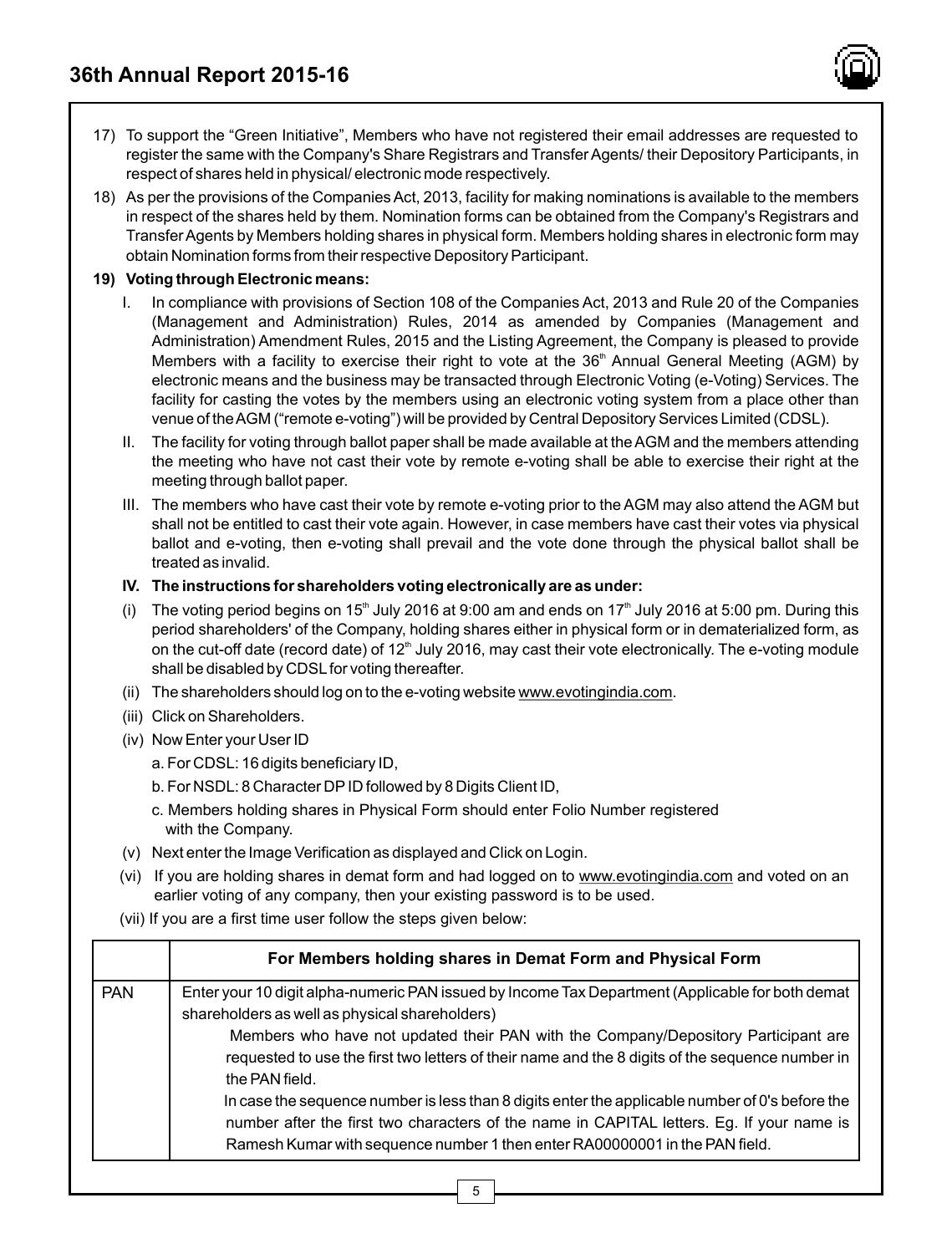

| <b>DOB</b>                                | Enter the Date of Birth as recorded in your demat account or in the company records for the said<br>demat account or folio in dd/mm/yyyy format.                                                                                                                                                                                                                                                                                                                                                                                                                                                                                                                     |
|-------------------------------------------|----------------------------------------------------------------------------------------------------------------------------------------------------------------------------------------------------------------------------------------------------------------------------------------------------------------------------------------------------------------------------------------------------------------------------------------------------------------------------------------------------------------------------------------------------------------------------------------------------------------------------------------------------------------------|
| Dividend<br><b>Bank</b><br><b>Details</b> | Enter the Dividend Bank Details as recorded in your demat account or in the company records for the<br>said demat account or folio.<br>Please enter the DOB or Dividend Bank Details in order to login. If the details are not<br>recorded with the depository or company please enter the member id / folio number in the<br>Dividend Bank details field as mentioned in instruction (iv).                                                                                                                                                                                                                                                                          |
| (viii)                                    | After entering these details appropriately, click on "SUBMIT" tab.                                                                                                                                                                                                                                                                                                                                                                                                                                                                                                                                                                                                   |
| (ix)                                      | Members holding shares in physical form will then directly reach the Company selection screen.<br>However, members holding shares in demat form will now reach 'Password Creation' menu wherein they<br>are required to mandatorily enter their login password in the new password field. Kindly note that this<br>password is to be also used by the demat holders for voting for resolutions of any other company on<br>which they are eligible to vote, provided that company opts for e-voting through CDSL platform. It is<br>strongly recommended not to share your password with any other person and take utmost care to keep<br>your password confidential. |
| (x)                                       | For Members holding shares in physical form, the details can be used only for e-voting on the resolutions<br>contained in this Notice.                                                                                                                                                                                                                                                                                                                                                                                                                                                                                                                               |
| (xi)                                      | Click on the EVSN of Shetron Limited.                                                                                                                                                                                                                                                                                                                                                                                                                                                                                                                                                                                                                                |
| (xii)                                     | On the voting page, you will see "RESOLUTION DESCRIPTION" and against the same the option<br>"YES/NO" for voting. Select the option YES or NO as desired. The option YES implies that you assent to<br>the Resolution and option NO implies that you dissent to the Resolution.                                                                                                                                                                                                                                                                                                                                                                                      |
|                                           | (xiii) Click on the "RESOLUTIONS FILE LINK" if you wish to view the entire Resolution details.                                                                                                                                                                                                                                                                                                                                                                                                                                                                                                                                                                       |
|                                           | (xiv) After selecting the resolution you have decided to vote on, click on "SUBMIT". A confirmation box will be<br>displayed. If you wish to confirm your vote, click on "OK", else to change your vote, click on "CANCEL"<br>and accordingly modify your vote.                                                                                                                                                                                                                                                                                                                                                                                                      |
| (xv)                                      | Once you "CONFIRM" your vote on the resolution, you will not be allowed to modify your vote.                                                                                                                                                                                                                                                                                                                                                                                                                                                                                                                                                                         |
|                                           | (xvi) You can also take out print of the voting done by you by clicking on "Click here to print" option on the<br>Voting page.                                                                                                                                                                                                                                                                                                                                                                                                                                                                                                                                       |
|                                           | (xvii) If Demat account holder has forgotten the same password then Enter the User ID and the image<br>verification code and click on Forgot Password & enter the details as prompted by the system.                                                                                                                                                                                                                                                                                                                                                                                                                                                                 |
|                                           | (xviii) Shareholders can also cast their vote using CDSL's mobile app m-voting available for android based<br>mobiles. The m-Voting app can be downloaded from Google Play Store. Apple and Windows phone<br>users can download the app from the App Store and the Windows Phone Store respectively on or after<br>30th June 2016. Please follow the instructions as promoted by the mobile app while voting on your mobile.                                                                                                                                                                                                                                         |
|                                           | (xix) Note for Non - Individual Shareholders and Custodians                                                                                                                                                                                                                                                                                                                                                                                                                                                                                                                                                                                                          |
|                                           | Non-Individual shareholders (i.e. other than Individuals, HUF, NRI etc.) and Custodian are required to log<br>on to www.evotingindia.com and register themselves as Corporates.                                                                                                                                                                                                                                                                                                                                                                                                                                                                                      |
|                                           | A scanned copy of the Registration Form bearing the stamp and sign of the entity should be emailed to<br>helpdesk.evoting@cdslindia.com.                                                                                                                                                                                                                                                                                                                                                                                                                                                                                                                             |
|                                           | After receiving the login details a compliance user should be created using the admin login and<br>password. The Compliance user would be able to link the account(s) for which they wish to vote on.                                                                                                                                                                                                                                                                                                                                                                                                                                                                |
|                                           | The list of accounts linked in the login should be mailed to helpdesk.evoting@cdslindia.com and on<br>approval of the accounts they would be able to cast their vote.                                                                                                                                                                                                                                                                                                                                                                                                                                                                                                |
|                                           | A scanned copy of the Board Resolution and Power of Attorney (POA) which they have issued in favour<br>of the Custodian, if any, should be uploaded in PDF format in the system for the scrutinizer to verify the<br>same.                                                                                                                                                                                                                                                                                                                                                                                                                                           |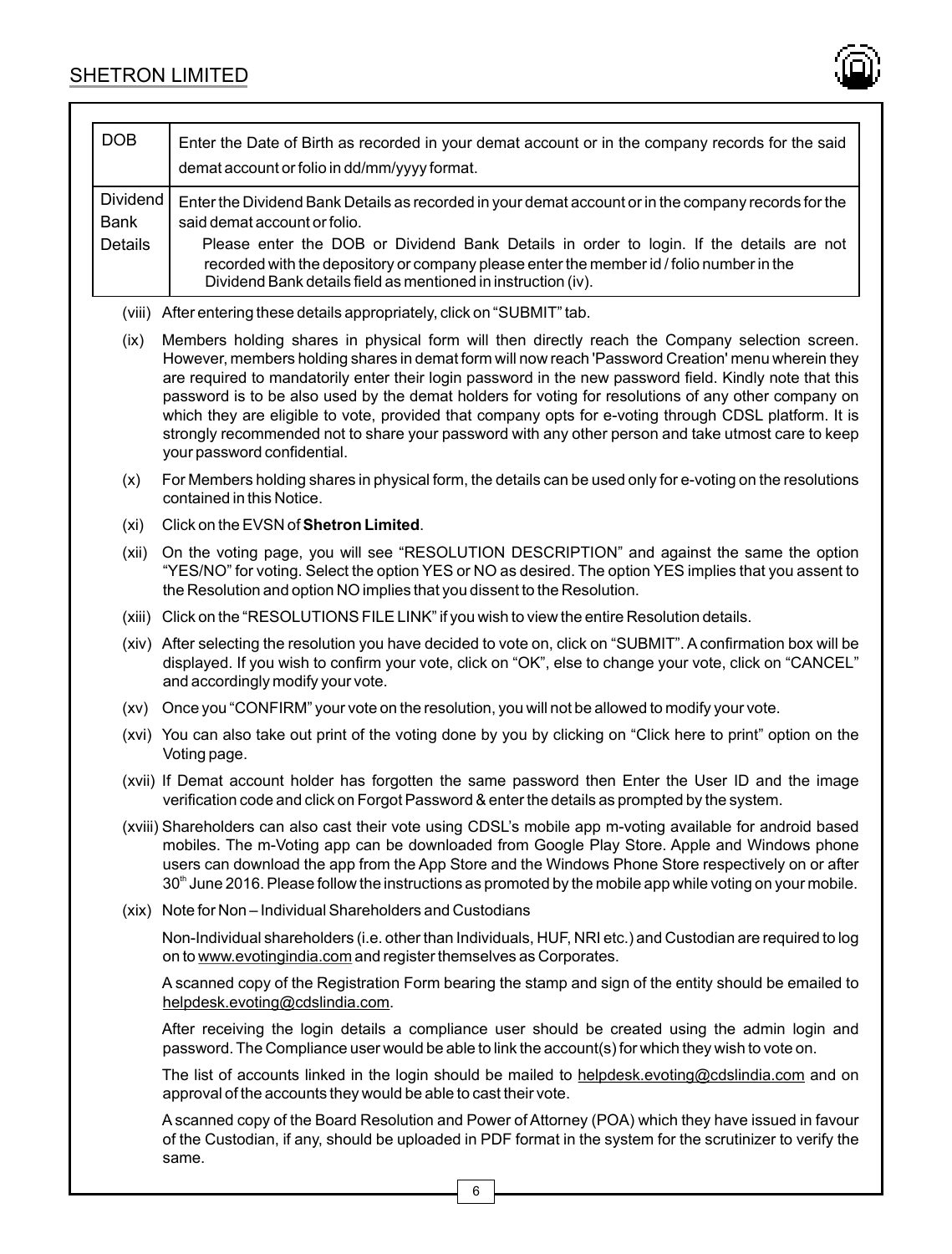

- (xx) In case you have any queries or issues regarding e-voting, you may refer the Frequently Asked Questions ("FAQs") and e-voting manual available at www.evotingindia.com, under help section or write an email to helpdesk.evoting@cdslindia.com.
- (xxi) The voting rights of members shall be in proportion to their shares of the paid-up equity share capital of the Company as on the cut-off date of 12th July, 2016.
- (xxii) Any person, who acquires shares of the Company and become member of the Company after dispatch of the notice and holding shares as of the cut-off date i.e. 12th July, 2016 may refer the Company website www.shetrongroup.com or CDSLwebsite www.evotingindia.com for the e-voting instructions.

However, if you are already registered with CDSL for remote e-voting then you can use your existing user ID and password for casting your vote. If you forgot your password, you can reset your password by using "Forgot User Details/ Password" option available on www.evotingindia.com.

- (xxiii) Mr. Gauri Balankhe, Practicing Company Secretary (Membership No. FCS 7786) has been appointed as the Scrutinizer for providing facility to the members of the Company to scrutinize the voting and remote e-voting process in a fair and transparent manner.
- (xxiv) The Chairman shall, at the AGM, at the end of discussion on the resolutions on which voting is to be held, allow voting with the assistance of scrutinizer, by use of "Ballot Paper" for all those members who are present at the AGM but have not cast their votes by availing the remote e-voting facility.
- (xxv) The Scrutinizer shall after the conclusion of voting at the general meeting, will first count the votes cast at the meeting and thereafter unblock the votes cast through remote e-voting in the presence of at least two witnesses not in the employment of the Company and shall make, not later than three days of the conclusion of the AGM a consolidated scrutinizer's report of the total votes cast in favour or against, if any, to the Chairman or a person authorized by him in writing, who shall countersign the same and declare the result of the voting forthwith.
- (xxvi) The Results declared along with the report of the Scrutinizer shall be placed on the website of the Company at www.shetrongroup.com and on the website of CDSL immediately after the declaration of result by the Chairman or a person authorised by him in writing. The results shall also be immediately forwarded to the BSE.
- (xxvii) Resolutions assented to by the requisite majority of the members by means of e-voting shall be deemed to have been duly passed at the Annual General Meeting.
- (xxviii) Subject to receipt of requisite number of votes, the Resolutions shall be deemed to be passed on the date of the Meeting, i.e.  $18<sup>th</sup>$  July 2016.

By the order of the Board For **Shetron Limited**

**Place : Bangalore Date : 16th May, 2016**

> **Diwakar S Shetty** Chairman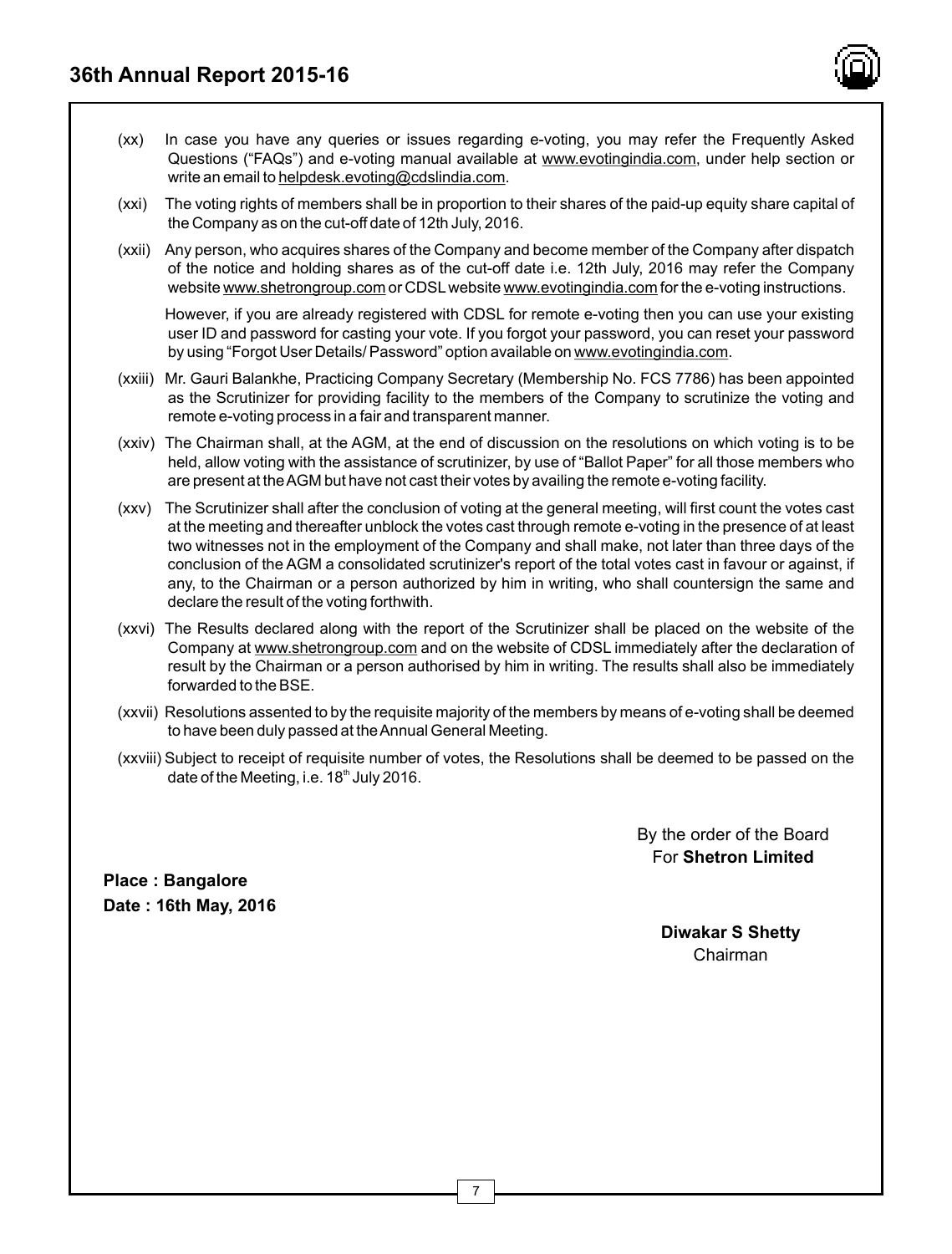

# **Explanatory Statement (Pursuant to section 102 of the Companies Act, 2013)**

As required by Section 102 of the Companies Act, 2013 (Act), the following explanatory statement sets out all material facts relating to the business mentioned under Item No. 4 to Item No. 10 of the accompanying Notice:

### **Item No.4: Approve continuation of Mr. Diwakar S Shetty as Whole Time Director after attaining age of 70 years**

Mr. Diwakar S Shetty who was appointed as Executive Chairman and Whole Time Director has attained the age of 70 years and hence his continuation as Executive Chairman and Whole Time Director requires the approval of members by way of a special resolution.

Section 196(3) of the Companies Act, 2013, inter alia, provides that no company shall continue the employment of a person who has attained the age of 70 years, as Managing Director, Whole time director or Manager unless it is approved by the members by passing a special resolution.

Keeping in view that Mr. Diwakar S Shetty has rich and varied experience in the Packaging Industry and has been involved in the operations of the Company over a long period of time, it would be in the interest of the Company to continue the employment of Mr. Diwakar S Shetty as Executive Chairman and Whole Time Director.

Mr. Diwakar S Shetty is a graduate in Commerce has been at the helm of Shetron Group since the late 1960s turning the Company as one of the leading Metal Packaging Company. Mr. Diwakar S Shetty guided the Company through three decades of diversification and growth has successfully handled various challenges in his long innings in the company and due to his dedicated contribution the company emerged as one of the top class Metal Packaging Company in India.

Taking into consideration the duties and responsibilities of the Executive Chairman and Whole Time Director, the prevailing managerial remuneration in industry and on the recommendation of the nomination and remuneration committee, the Board at their meeting held on 16<sup>th</sup> May 2016 approved the remuneration, terms and conditions of the re-appointment of Mr. Diwakar S Shetty as given hereunder:

### Remuneration

- A. Salary: ₹. 6,50,000 p.m. (including all allowances) with annual increments, as may be decided by the Board from time to time.
- B. Incentive/Commission: Equivalent to 1% of net profits of the Company, subject to a ceiling of 50% of annual salary.

### **Perquisites:**

- a. Reimbursement of medical expenses (including insurance premium for medical and hospitalization policy, if any) incurred for self and family, subject to a ceiling of one month's salary in a year.
- b. Leave Travel Concession: Leave Travel Concession for self and family, once a year, incurred in accordance with the Rules of the Company.

For the above purposes "Family" includes spouse, dependent children's.

- c. Personal Accident Insurance: Personal Accident Insurance as per rules of the Company.
- d. Contribution to Provident Fund and superannuation Fund: Contribution to Provident Fund and Superannuation Fund, as per Rules of the Company, to the extent these, either singly or put together, are not taxable under the Income Tax 1961.
- e. Leave and Encashment of Leave: As per Rules of the Company.
- f. Gratuity and/or contribution to Gratuity Fund: As per Rules of the Company.
- g. Use of Car and Telephone: Company maintained car with driver for use on Company's business, telephone at residence and cellular phone provided by the Company will not be considered as perquisite. However, personal long distance and use of car for private purposes shall be borne by the Director.
- h. Club Membership: Membership in two clubs will be made available to meet business associates.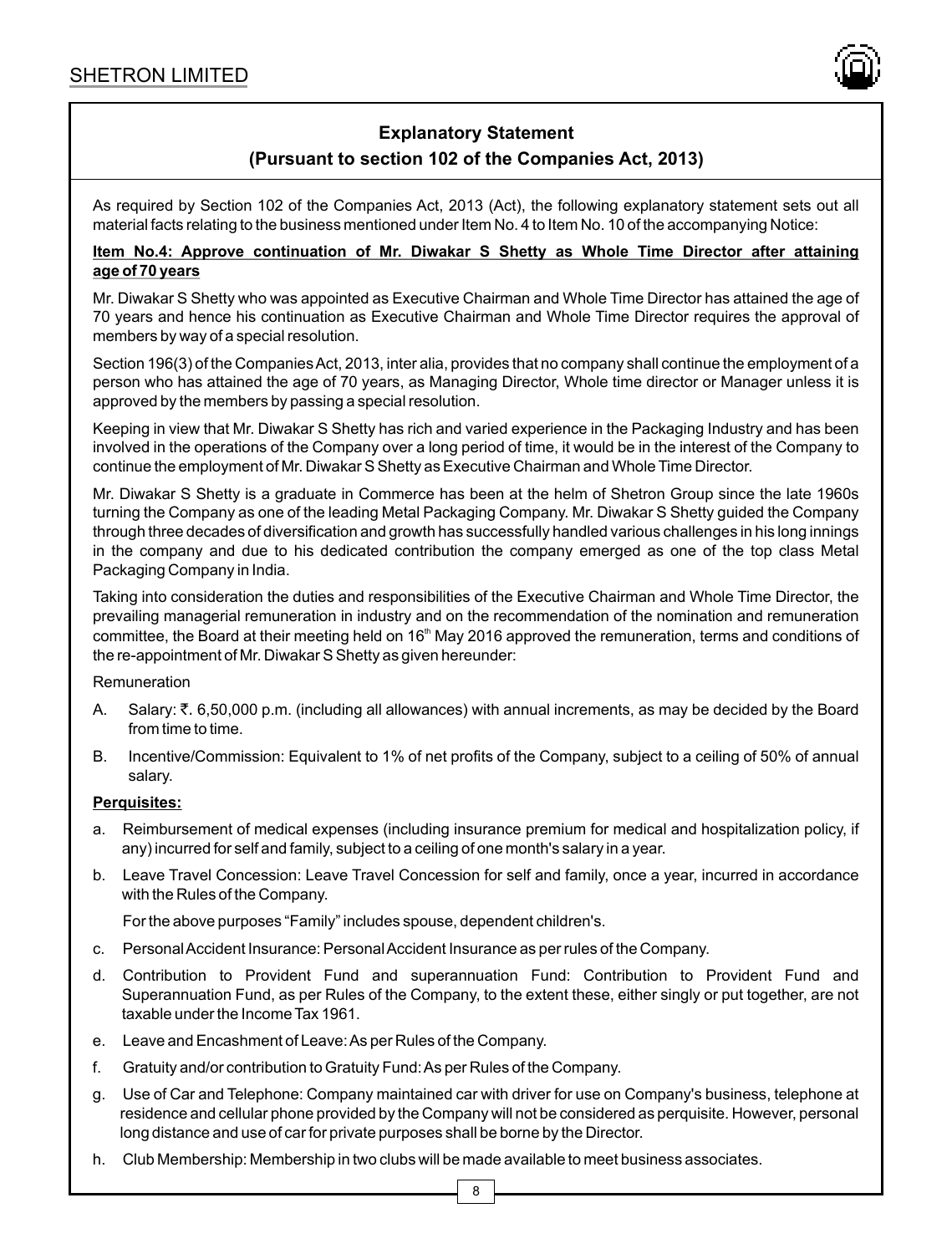

The above perquisites and allowances shall be evaluated as per income-tax rules, wherever applicable. In the absence of any such rules, these shall be evaluated at actual cost.

- C. Other Benefits:
- a. Contribution to provident fund, pension/superannuation/ gratuity fund schemes in accordance with the Company's rules and regulations in force from time to time;
- b. Leave Travel Encashment.
- c. Reimbursement of actual medical expenses incurred in India or abroad for self and family including hospitalization expenses, treatment expenses and in case of medical treatment abroad, the air fare, boarding/lodging, travel, etc., for self and family and attendant
- d. Medical/Personal accident/ Travel insurance: Actual premium to be paid by the Company for self & family;
- e. Telephone: Free telephone facility at residence including mobile phone & other suitable communication facilities.

The above benefits will not be included in the computation of the ceiling on perquisites and allowances.

D. Minimum remuneration: Notwithstanding anything to the contrary contained herein, where, in any financial year during the currency of the tenure of Mr. Diwakar S Shetty, the Company has no profits or its profits are inadequate, the Company will pay remuneration to the maximum as laid down in Section II of Part II of Schedule V to the Companies Act, 2013 as minimum remuneration.

Other than Mr. Diwakar S Shetty, Mr. Kartik Nayak, Mr. Praveen Mally and Mrs. Yashoda Diwakar Shetty, none of the Directors and Key Managerial Personnel of the Company or their respective relatives are concerned or interested in the Resolution.

The Board recommends the resolution at Item No. 4 for approval of the members.

### **Item No.5: Appointment of Mr. Kartik Nayak as Joint Managing Director**

Mr. Kartik Nayak who was re-appointed as Managing Director of the Company for the period of three years and his term of appointment shall expire as on 31<sup>st</sup> August 2016. In accordance with the decision of the Board of Directors of the Company at their meeting held on 16<sup>st</sup> May 2016 to appoint two Joint Managing Directors for the effective management of the Company, the Board proposed to re-organize, re-constitute and re-designate Mr. Kartik Nayak, Managing Director as Joint Managing Director for a period of 3 years with effect from 16<sup>th</sup> May 2016.

Mr Kartik Nayak has more than two decades of experience in the Company and held position as Executive Director before his elevation as Managing Director in the year 2008. He is responsible for the entire affairs of the company viz, Production, Marketing, Finance, Human Resources and also for the company's growth and project implementation. He has been actively involved in the expansion activities especially in the Metal Cans and Twist Off Caps division. The Company is benefited by his extensive experience in the field of packaging and his continued services to the Company would be of great value.

In this connection, the Board of Directors at its meeting held on 16<sup>th</sup> May 2016 deliberated and evaluated the proposal and recommended the re-appointment of Mr. Kartik Nayak as Joint Managing Director of the Company for a period of Three (3) years with effect from 16<sup>th</sup> May 2016 on a remuneration and terms and conditions as set out below and as set by the nomination remuneration committee.

### **Remuneration**

- A. Salary: ₹. 5,00,000/- p.m. (including all allowances) with annual increments, as may be decided by the Board from time to time.
- B. Incentive/Commission: Equivalent to 1% of net profits of the Company, subject to a ceiling of 50% of annual salary.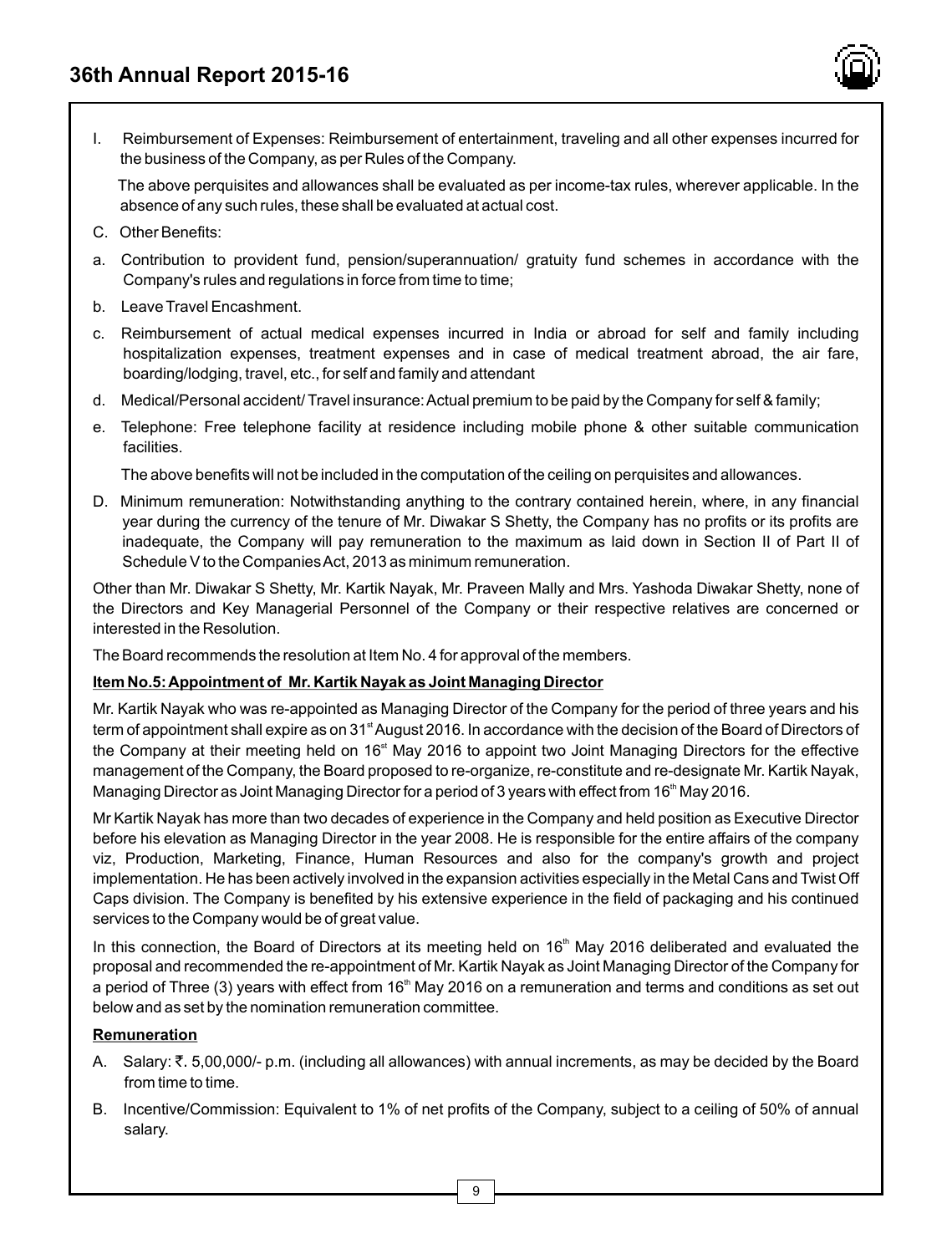

### **Perquisites:**

- a. Reimbursement of medical expenses (including insurance premium for medical and hospitalization policy, if any) incurred for self and family, subject to a ceiling of one month's salary in a year.
- b. Leave Travel Concession: Leave Travel Concession for self and family, once a year, incurred in accordance with the Rules of the Company.

For the above purposes "Family" includes spouse, dependent children's.

- c. Personal Accident Insurance: Personal Accident Insurance as per rules of the Company.
- d. Contribution to Provident Fund and superannuation Fund: Contribution to Provident Fund and Superannuation Fund, as per Rules of the Company, to the extent these, either singly or put together, are not taxable under the Income Tax 1961.
- e. Leave and Encashment of Leave: As per Rules of the Company.
- f. Gratuity and/or contribution to Gratuity Fund: As per Rules of the Company.
- g. Use of Car and Telephone: Company maintained car with driver for use on Company's business, telephone at residence and cellular phone provided by the Company will not be considered as perquisite. However, personal long distance and use of car for private purposes shall be borne by the Director.
- h. Club Membership: Membership in two clubs will be made available to meet business associates.
- I. Reimbursement of Expenses: Reimbursement of entertainment, travelling and all other expenses incurred for the business of the Company, as per Rules of the Company.

The above perquisites and allowances shall be evaluated as per income-tax rules, wherever applicable. In the absence of any such rules, these shall be evaluated at actual cost.

- C. Other Benefits:
- a. Contribution to provident fund, pension/superannuation/ gratuity fund schemes in accordance with the Company's rules and regulations in force from time to time;
- b. Leave Travel Encashment.
- c. Reimbursement of actual medical expenses incurred in India or abroad for self and family including hospitalization expenses, treatment expenses and in case of medical treatment abroad, the air fare, boarding/lodging, travel, etc., for self and family and attendant
- d. Medical/Personal accident/ Travel insurance: Actual premium to be paid by the Company for self & family;
- e. Telephone : Free telephone facility at residence including mobile phone & other suitable communication facilities.

The above benefits will not be included in the computation of the ceiling on perquisites and allowances.

D. Minimum remuneration: Notwithstanding anything to the contrary contained herein, where, in any financial year during the currency of the tenure of Mr.Kartik Nayak as Joint Managing Director, the Company has no profits or its profits are inadequate, the Company will pay remuneration to the maximum as laid down in Section II of Part II of Schedule V to the Companies Act, 2013 as minimum remuneration.

Other than Mr Kartik Nayak, Mr.Diwakar Shetty, Mr. Praveen Mally and Mrs Yashoda Shetty, none of the Directors and Key Managerial Persons being interested in the said resolution.

The Board recommends the resolution at Item No. 5 for approval of the members.

### **Item No.6: Appointment of Mr. Praveen Mally as Joint Managing Director**

As per the decision of the Board of Directors of the Company at the meeting held on 16<sup>th</sup> May, 2016 with respect to appointment of two Joint Managing Directors of the Company for managing the affairs of the Company, the Board of Directors has nominated and recommended the appointment of Mr. Praveen Mally for the position of Joint Managing Director for a period of 3 Years with effect from 16<sup>th</sup> May 2016.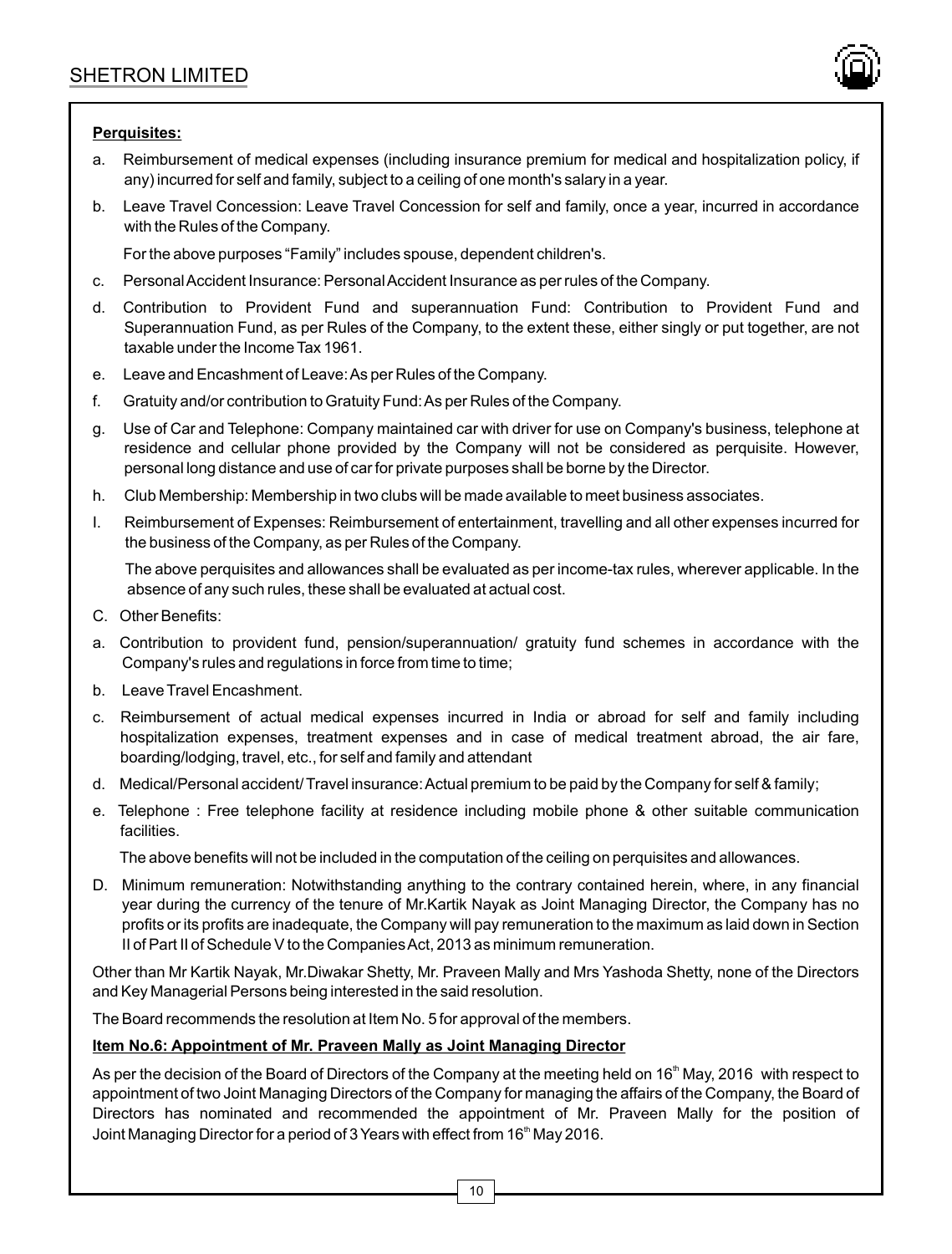

Further, the Company has received notice in writing under the provisions of Section 160 of the Companies Act, 2013 from a member, along with a deposit of Rs. 1,00,000/- for candidature of Mr. Praveen Mally to the office of Joint Managing Director under the provisions of the Companies Act, 2013.

Mr. Praveen Mally holds a graduate degree, B.S in Mechanical Engineering from Manipal Institute of Technology, Manipal and post graduate degree, M.S in Industrial Engineering from University of Texas At Arlington, USA. He started his profession career as Project Engineer with General Motors between 1993-95 and later as Product Design Engineer with Keykert USA Inc between 1995-96. Later he returned to India in 1996 and joined Fibre Foils Limited as General Manager and since September 1998 to May 2016, he worked as Executive Director and later as Managing Director of Fibre Foils Ltd, Mumbai, a group company of Shetron Ltd.

Taking into consideration the duties and responsibilities of Joint Managing Director, the prevailing managerial remuneration in industry and on the recommendation of the nomination and remuneration committee, the Board at their meeting held on 16th May 2016 approved the remuneration and the terms and conditions of the appointment of Mr. Praveen Mally, subject to the approval of the shareholders on remuneration including minimum remuneration and on terms and conditions given hereunder and as set out by the nomination and remuneration committee:

### **Remuneration**

- A. Salary:  $\bar{\tau}$  5,00,000/- (including all allowances) with annual increments, as may be decided by the Board from time to time.
- B. Incentive/Commission: Equivalent to 1% of net profits of the Company, subject to a ceiling of 50% of annual salary.

### **Perquisites:**

- a. Reimbursement of medical expenses (including insurance premium for medical and hospitalization policy, if any) incurred for self and family, subject to a ceiling of one month's salary in a year.
- b. Leave Travel Concession: Leave Travel Concession for self and family, once a year, incurred in accordance with the Rules of the Company.

For the above purposes "Family" includes spouse, dependent children's.

- c. Personal Accident Insurance: Personal Accident Insurance as per rules of the Company.
- d. Contribution to Provident Fund and superannuation Fund: Contribution to Provident Fund and Superannuation Fund, as per Rules of the Company, to the extent these, either singly or put together, are not taxable under the Income Tax 1961.
- e. Leave and Encashment of Leave: As per Rules of the Company.
- f. Gratuity and/or contribution to Gratuity Fund: As per Rules of the Company.
- g. Use of Car and Telephone: Company maintained car with driver for use on Company's business, telephone at residence and cellular phone provided by the Company will not be considered as perquisite. However, personal long distance and use of car for private purposes shall be borne by the Director.
- h. Club Membership: Membership in two clubs will be made available to meet business associates.
- i. Reimbursement of Expenses: Reimbursement of entertainment, travelling and all other expenses incurred for the business of the Company, as per Rules of the Company.

The above perquisites and allowances shall be evaluated as per income-tax rules, wherever applicable. In the absence of any such rules, these shall be evaluated at actual cost.

- C. Other Benefits:
- a. Contribution to provident fund, pension/superannuation/ gratuity fund schemes in accordance with the Company's rules and regulations in force from time to time;
- b. Leave Travel Encashment.
- c. Reimbursement of actual medical expenses incurred in India or abroad for self and family including hospitalization expenses, treatment expenses and in case of medical treatment abroad, the air fare, boarding/lodging, travel, etc., for self and family and attendant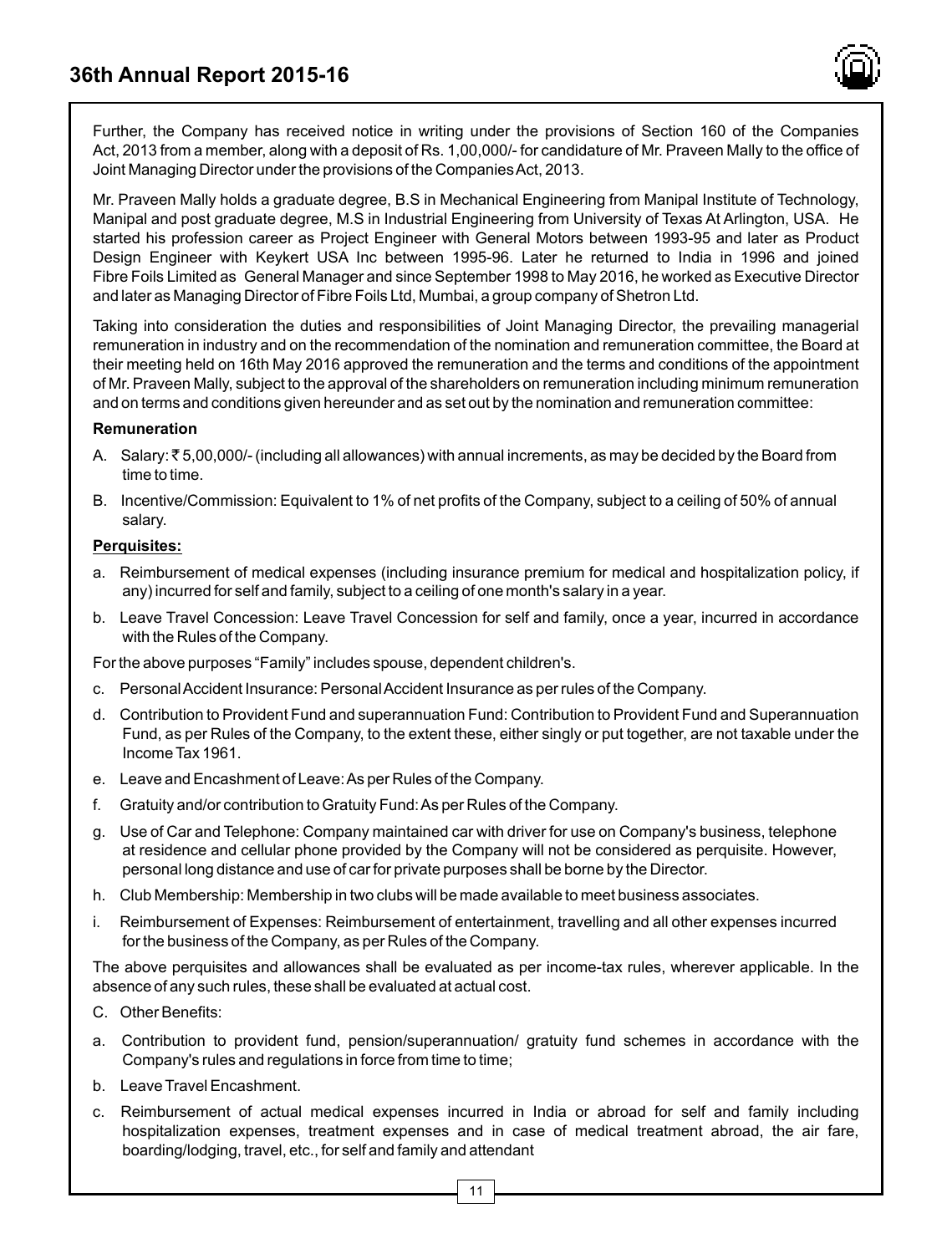

- d. Medical/Personal accident/ Travel insurance: Actual premium to be paid by the Company for self & family;
- e. Telephone: Free telephone facility at residence including mobile phone & other suitable communication facilities.

The above benefits will not be included in the computation of the ceiling on perquisites and allowances.

D. Minimum remuneration: Notwithstanding anything to the contrary contained herein, where, in any financial year during the currency of the tenure of Mr. Praveen Mally as Joint Managing Director, the Company has no profits or its profits are inadequate, the Company will pay remuneration to the maximum as laid down in Section II of Part II of Schedule V to the Companies Act, 2013 as minimum remuneration.

Other than Mr. Praveen Mally, Mr. Diwakar S Shetty, Mr. Kartik Nayak and Mrs. Yasodha Diwakar Shetty, none of the Directors and Key Managerial Persons of the Company being interested in the said resolutions.

The Board recommends the resolution at Item No. 6 for approval of the members.

### **Item No.7: Appointment of Dr. P P Shastri as an Independent Director:**

Dr. PPShastri (holding DIN: 02199254), was appointed as an Independent Director in line with the provisions of the Companies Act, 2013 for a period of one year with effect from 16th September 2015. As per Section 149 of the Companies Act, 2013 and the Rules thereunder, as an Independent Director can be reappointed for a term of upto 5 years on passing special resolution in general meeting. Also, Schedule IV of the Act inter alia provides for carrying out of performance evaluation by the Board before extending the term of the Independent Director. The Company has received notice in writing under the provisions of Section 160 of the Companies Act, 2013 from a member, along with a deposit of Rs. 1,00,000/- for candidature of Dr. P P Shastri to the office of Independent Director under the provisions of Section 149 of the Companies Act, 2013.

Section 178 of the Companies Act, 2013 states that the Nomination and Remuneration Committee (NRC -B) shall identify persons who are qualified to become Directors and recommend their appointment to the Board.

The Board of Directors at its meeting held on 16<sup>th</sup> May 2016 has recommended the reappointment of Dr P P Shastri as an Independent Director for a period of five year, subject to the approval of shareholders and Board.

Dr. P P Shastri had given a declaration to the Board that he meets the criteria of independence as provided under Section 149(6) of the Companies Act, 2013 ("the Act"). In the opinion of the Board, he fulfills the conditions specified in the Act and the Rules framed thereunder for appointment as Independent Director and is independent of the management. The Company has received notice in writing from member proposing his candidature for appointment as Independent Director of the Company, along with the deposit of requisite amount under Section 160 of the Act.

The Board considers that his continued association would be of immense benefit to the Company and it is desirable to continue to avail the services of Dr. PPShastri as an Independent Director.

Except Dr. P P Shastri, none of the Directors and Key Managerial Personnel of the Company or their respective relatives are concerned or interested in the Resolution.

The Board recommends the resolution at Item No. 7 for approval of the members.

### **Item No.8: Appointment of Mr. Mohan Narayan Menon as an Independent Director**

The Nomination and Remuneration Committee at its meeting held on 16<sup>th</sup> May 2016 reviewed and recommended the same to Board. The Board of Directors at their meeting held on 16<sup>th</sup> May 2016 approved for the appointment of Mr Mohan Narayan Menon as an Independent Director. Mr. Mohan Narayan Menon has given his consent in writing to act as Director in Form DIR-2 pursuant to Rule 8 of the Companies (Appointment & Qualification of Directors) Rules, 2014, (ii) intimation in Form DIR-8 in terms of Companies (Appointment & Qualification of Directors) Rules, 2014 to the effect that he is not disqualified under section 164(2) of the Act; and (iii) declaration to the effect that he meets the criteria as provided in Section 149 of the Act.

Mr. Mohan Narayan Menon holding DIN: 02838483, 67 years, graduate in Metallurgical Engeering from M S University, Baroda and Master's degree in Management from Jamnalal Bajaj Institute of Management, Mumbai University. Also undergone three weeks specialized course in International Management from INSEAD, Singapore. He has over 40 years of experience in Packaging mainly Closures, Plastic Containers and Other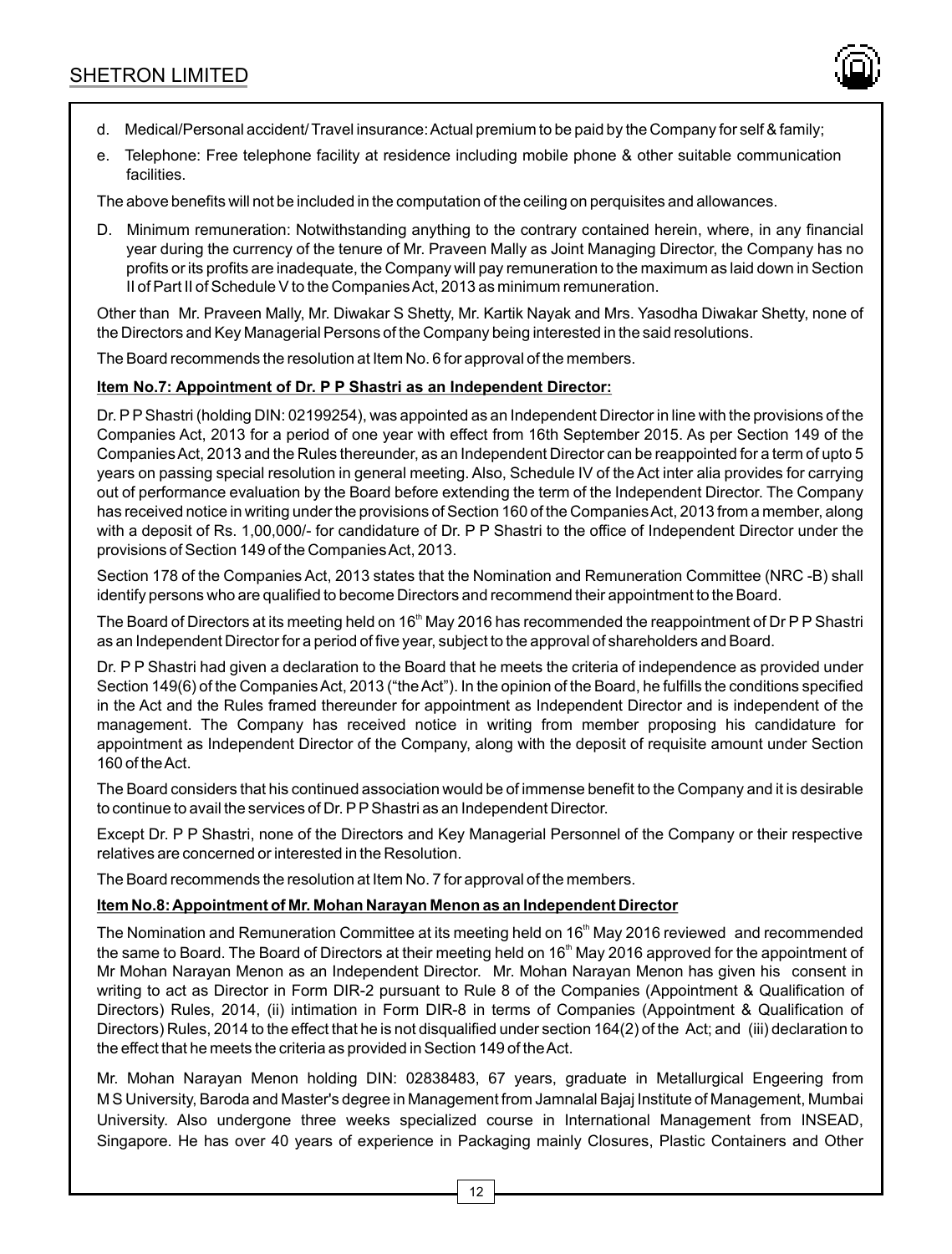

packaging accessories. He was associated with Balmer Lawrie Van Leer Limited as Managing Director till 31st March 2016 and currently, he is been associated with Greif Flexibles India Private Limited, APC Nutrients Private Limited.

The Company has received notice in writing under the provisions of Section 160 of the Companies Act, 2013 from a member, along with a deposit of Rs. 1,00,000/- for candidature of Mr. Mohan Narayan Menon to the office of Independent Director under the provisions of Section 149 of the Companies Act, 2013.

The Board considers that it will be immense benefit to the Company and it is desirable to avail the services of Mr. Mohan Narayan Menon as an Independent Director.

None of the Directors and Key Managerial Personnel of the Company or their respective relatives are concerned or interested in the Resolutions.

The Board recommends the resolution at Item No. 8 for approval of the members.

### **Item No.9: Fixation of the remuneration of the Cost Auditors' of the company for the financial year 2016-17**

Pursuant to Section 148 of the Companies Act, 2013, the Company is required to have the audit of its cost records conducted by a Cost Accountant in Practice. On the recommendation of the Audit Committee, the Board of Directors have approved the appointment of Mr. Vishwanath Bhat, Proprietor of M/s. Bhat & Co, (Membership No.: 22986) as the Cost Auditors of the Company to conduct audit of cost records of the Company for the products covered under the Companies (Cost Records and Audit) Rules, 2014 for the Financial Year 2016-17, at a remuneration of Rs.75,000/- plus service tax and reimbursement of out-of-pocket expenses.

Mr. Vishwanath Bhat has furnished a certificate regarding their eligibility for appointment as Cost Auditors of the Company. He has vast experience in the field of cost audit and has conducted the audit of the cost records of the Company for the previous years.

None of the Directors and Key Managerial Personnel of the Company or their respective relatives is concerned or interested in the Resolution.

The Board recommends the resolution at Item No. 9 for approval of the members.

### **Item No. 10: Reclassification of Shareholding of Mrs. Anita Picardo from Promoter Category to Public Category under Regulation 31A. of SEBI (LODR) Regulation 2015**

SEBI has recently notified new regulations viz., SEBI (Listing Requirement and Disclosure Requirements) Regulations 2015 which have come to effect from 1st December 2015. As per the provisions of the new regulations, SEBI/Stock Exchange permits modification or reclassification of the status of the shareholders upon receipt of application from the entity company and also from the concerned shareholders. As per the procedure given by Stock Exchange, consent of the shareholders at the General Meeting is also required for such reclassification among other compliances.

The Board of Directors at its meeting held on 8th Feb 2016 has accorded approval for the reclassification of shares presently held by Mrs. Anita Picardo, a shareholder under Promoter Category to Public Shareholding Category based on her written request for such reclassification in to public shareholding category.

Ms Anita Picardo is the wife of Mr. A.T. Picardo, who was one the promoter directors of the company and he passed away in Feb 2007. Subsequent to his death the shares held by Mr. A.T.Picardo were transmitted to Mrs. Anita Picardo and her shareholding continued to be classified under Promoter Shareholding Category, which she has now requested for reclassification to Public Shareholding Category .

The Board of Directors at its meeting held on 8th Feb 2016 has accorded approval for the reclassification of shares presently held by Mrs. Anita Picardo, a shareholder under Promoter Category to Public Shareholding Category based on her written request for such reclassification in to public shareholding category and recommended the same for the approval of the shareholders. Mrs Anita Picardo is holding 3,47,427 shares under Promoter Category which constitutes 3.86.% of total shareholding of the company.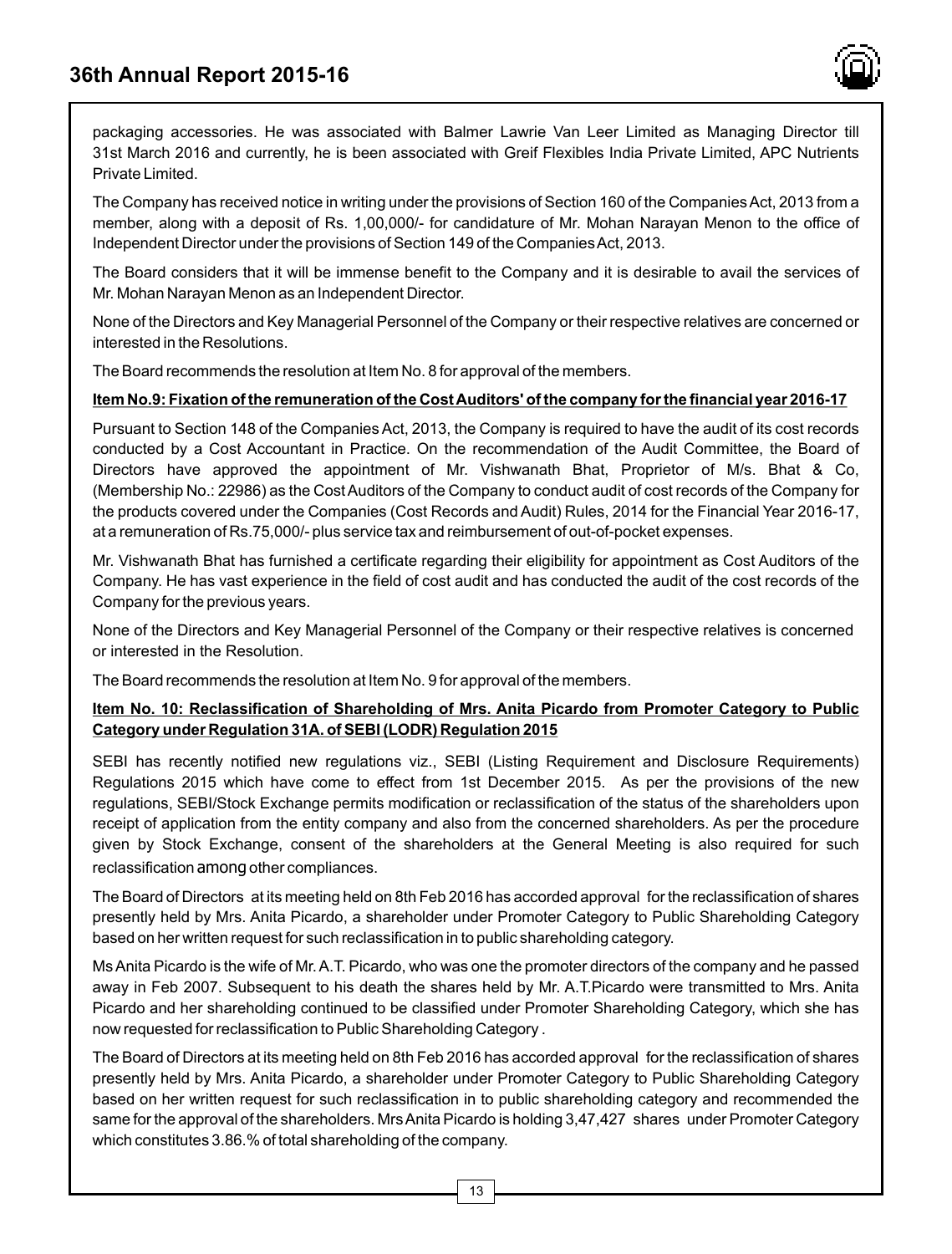

# **APPOINTMENT OF DIRECTORS**

| Name                                                          | Mr. Diwakar Sanku Shetty                                                                                                                             |  |  |
|---------------------------------------------------------------|------------------------------------------------------------------------------------------------------------------------------------------------------|--|--|
| Age                                                           | 72 Years                                                                                                                                             |  |  |
| Date of Appointment                                           | 1st September 2005                                                                                                                                   |  |  |
| Expertise in specific functional areas                        | He has rich and varied experience in the Packaging<br>Industry and has been involved in the operations of<br>the Company over a long period of time. |  |  |
| Qualification                                                 | Graduate                                                                                                                                             |  |  |
| Number of Shares held in the equity<br>capital of the company | 3,84,242                                                                                                                                             |  |  |
| Directorship held in other public<br>companies                | 1. Fibre Foils Limited                                                                                                                               |  |  |
|                                                               | 2. Sansha System Limited                                                                                                                             |  |  |
|                                                               | 3. Suprajit Engineering Limited                                                                                                                      |  |  |
|                                                               | 4. Bunts Properties Private Limited                                                                                                                  |  |  |
|                                                               | 5. Konjal Machines Private Limited                                                                                                                   |  |  |
|                                                               | 6. Shetron Enterprises Private Limited                                                                                                               |  |  |
|                                                               | 7. Shetron Metropak Private Limited                                                                                                                  |  |  |
|                                                               | 8. Fibre Boards Limited                                                                                                                              |  |  |
| Committee / Executive positions<br>held in other companies    | Chairman of Audit Committee in Suprajit<br><b>Engineering Limited</b>                                                                                |  |  |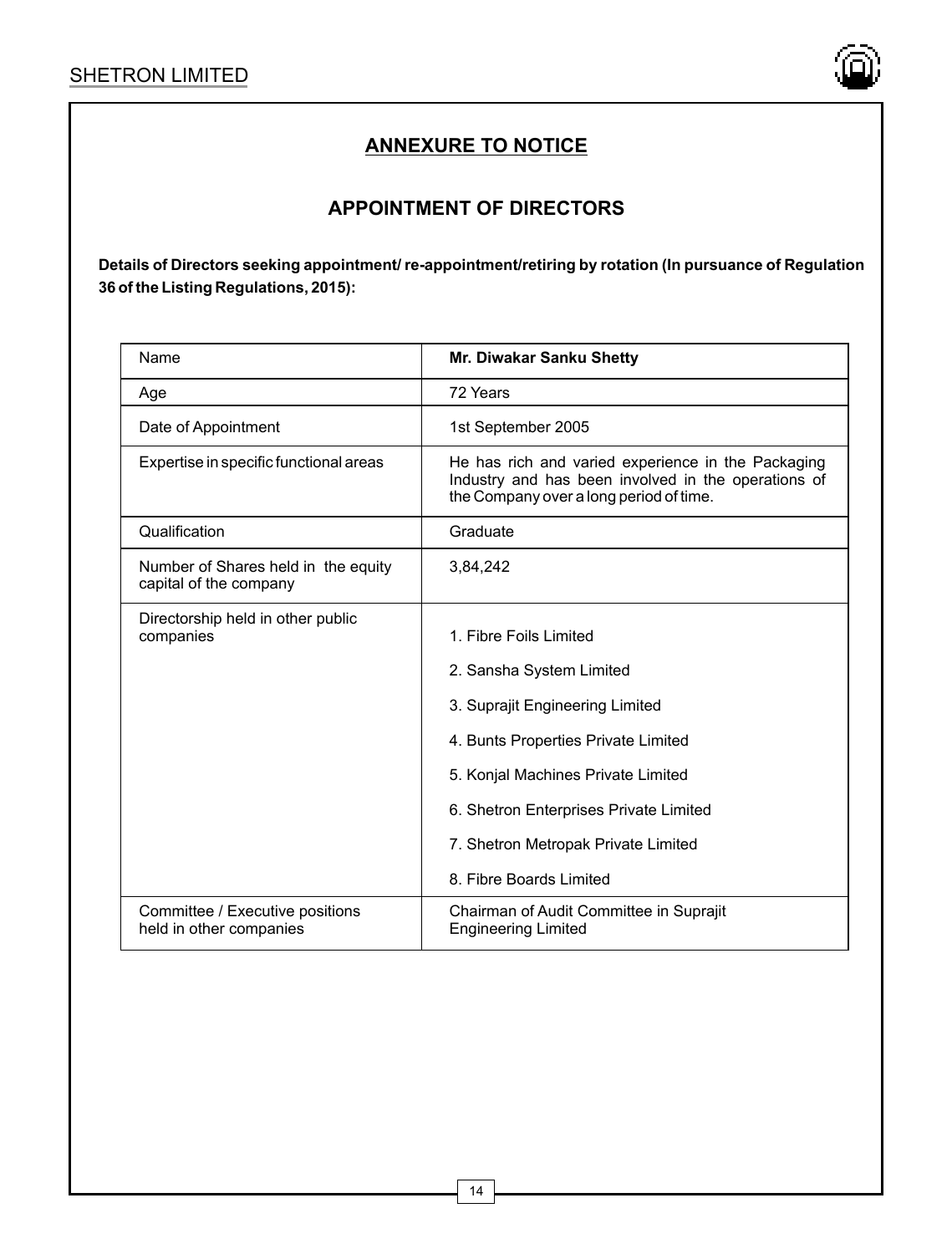

# **APPOINTMENT OF DIRECTORS**

| Name                                                          | Mr. Kartik Nayak                                                                                                                                                                                                                                                                                                                                                                                                                                             |  |
|---------------------------------------------------------------|--------------------------------------------------------------------------------------------------------------------------------------------------------------------------------------------------------------------------------------------------------------------------------------------------------------------------------------------------------------------------------------------------------------------------------------------------------------|--|
| Age                                                           | 49 Years                                                                                                                                                                                                                                                                                                                                                                                                                                                     |  |
| Date of Appointment                                           | 1st April 2003                                                                                                                                                                                                                                                                                                                                                                                                                                               |  |
| Expertise in specific functional areas                        | He has more than two decades of experience in<br>the Company and held position as Executive<br>Director before his elevation. During his tenure as<br>Managing Director he has been actively involved<br>in the expansion activities especially in the Metal<br>Cans and Twist Off Caps division. The Company<br>is benefited by his extensive experience in the<br>field of packaging and his continued services to<br>the Company would be of great value. |  |
| Qualification                                                 | B.E. (Mech.) M.S (Indl. Engg) USA                                                                                                                                                                                                                                                                                                                                                                                                                            |  |
| Number of Shares held in the<br>equity capital of the company | 28,700                                                                                                                                                                                                                                                                                                                                                                                                                                                       |  |
| Directorship held in other<br>public companies                | 1. Sansha System Limited<br>2. Shetron Metropak Private Limited                                                                                                                                                                                                                                                                                                                                                                                              |  |
| Committee / Executive positions<br>held in other companies    | Managing Director-Shetron Metropak<br><b>Private Limited</b>                                                                                                                                                                                                                                                                                                                                                                                                 |  |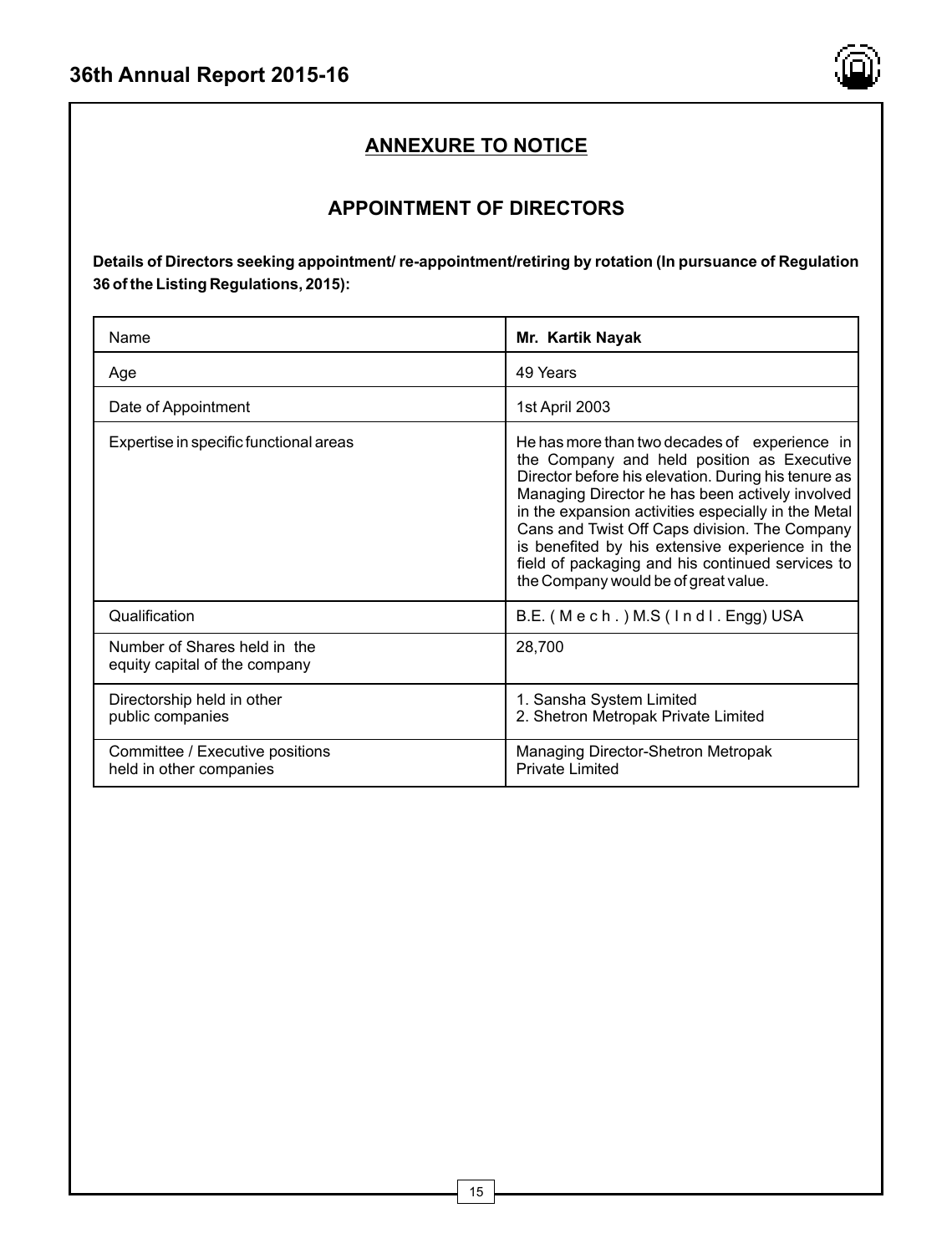

# **APPOINTMENT OF DIRECTORS**

| Name                                                          | Mr. Praveen Mally                                                                                                                                                                                                                                                                                                                                                                                                                                                                                                                                           |
|---------------------------------------------------------------|-------------------------------------------------------------------------------------------------------------------------------------------------------------------------------------------------------------------------------------------------------------------------------------------------------------------------------------------------------------------------------------------------------------------------------------------------------------------------------------------------------------------------------------------------------------|
| Age                                                           | 50 Years                                                                                                                                                                                                                                                                                                                                                                                                                                                                                                                                                    |
| Date of Appointment                                           | 8th February 2016                                                                                                                                                                                                                                                                                                                                                                                                                                                                                                                                           |
| Expertise in specific functional areas                        | He has more than two decades of experience in t h e<br>Company and held position as Executive Director.<br>He started his profession career as Project Engineer<br>with General Motors between 1993-95 and later as<br>Product Design Engineer with Keykert USA Inc<br>between 1995-96. Later he returned to India in 1996<br>and joined Fibre Foils Limited as General Manager<br>and since September 1998 to May 2016 he held the<br>position of Executive Director and later Managing<br>Director of Fibre Foils Ltd, a group company of<br>Shetron I td |
| Qualification                                                 | B.S. (Mech. Engg) M.S (Indl. Engg) USA                                                                                                                                                                                                                                                                                                                                                                                                                                                                                                                      |
| Number of Shares held in the<br>equity capital of the company | 44.095                                                                                                                                                                                                                                                                                                                                                                                                                                                                                                                                                      |
| Directorship held in other public companies                   | 1. Sansha System Limited<br>2. Fibre Foils Limited                                                                                                                                                                                                                                                                                                                                                                                                                                                                                                          |
| Committee / Executive positions held                          | Nil                                                                                                                                                                                                                                                                                                                                                                                                                                                                                                                                                         |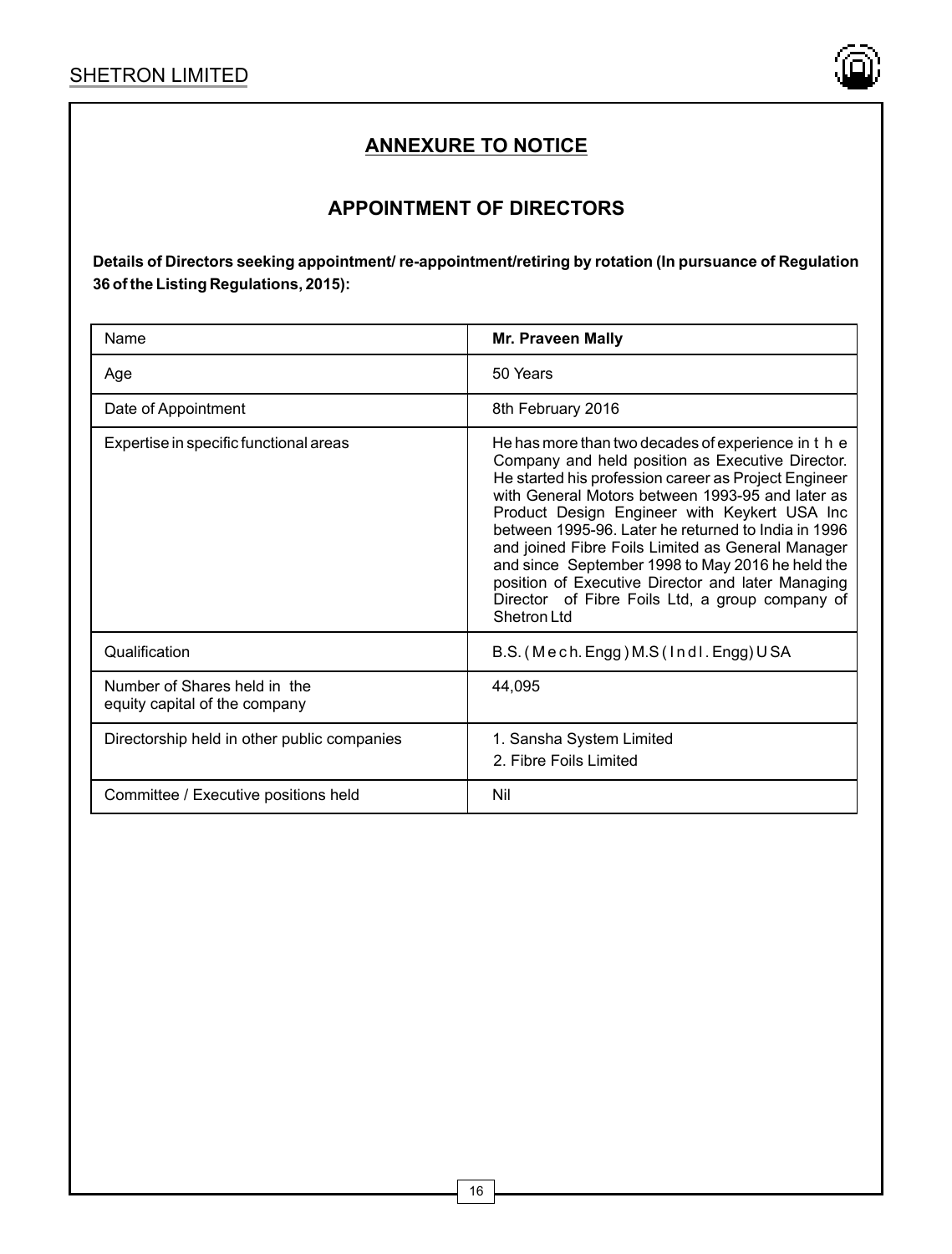

# **APPOINTMENT OF DIRECTORS**

| Name                                                          | <b>Mrs. Yashoda Diwakar Shetty</b>                                                                                                                                          |  |
|---------------------------------------------------------------|-----------------------------------------------------------------------------------------------------------------------------------------------------------------------------|--|
| Age                                                           | 64 years                                                                                                                                                                    |  |
| Date of Appointment                                           | 2nd February 2015                                                                                                                                                           |  |
| Expertise in specific functional areas                        | She has more than decades of experience in the<br>prevailing industry and held position as a Director in<br>the various companies. And also, good in the<br>Administration. |  |
| Qualification                                                 | Graduate                                                                                                                                                                    |  |
| Number of Shares held in the<br>equity capital of the company | 3,08,840 Equity Shares                                                                                                                                                      |  |
| Directorship held in other public companies                   | 1. Fibre Foils Limited                                                                                                                                                      |  |
|                                                               | 2. Konjal Machines Private Limited                                                                                                                                          |  |
|                                                               | 3. Shetron Enterprises Private Limited                                                                                                                                      |  |
|                                                               | 4. Bunts Properties Private Limited                                                                                                                                         |  |
|                                                               | 5. Fibre Boards Limited                                                                                                                                                     |  |
| Committee / Executive positions<br>held in other companies    | Nil                                                                                                                                                                         |  |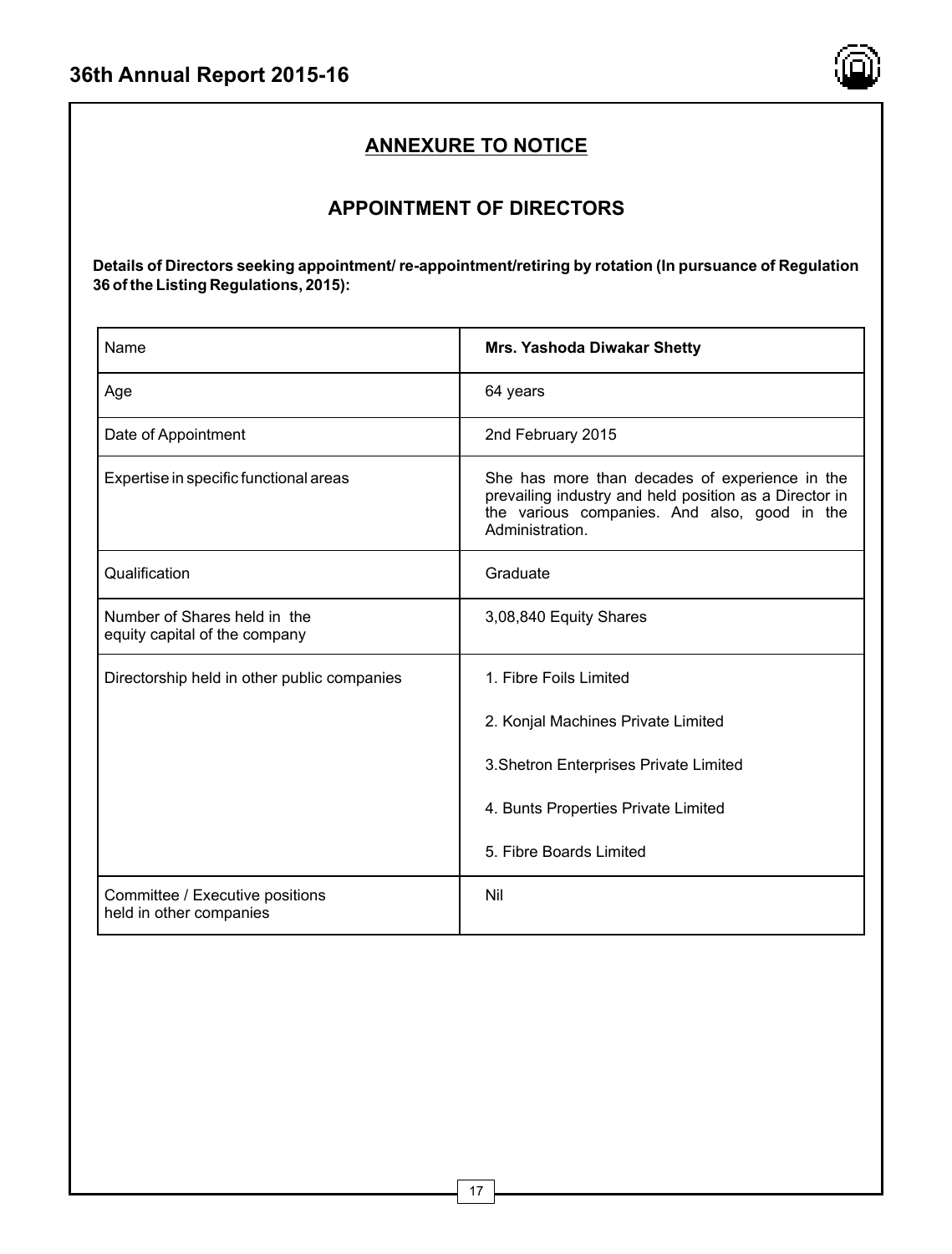

# **APPOINTMENT OF DIRECTORS**

| Name                                                          | Dr. P P Shastri                                                                      |
|---------------------------------------------------------------|--------------------------------------------------------------------------------------|
| Age                                                           | 67 Years                                                                             |
| Date of Appointment                                           | 2nd February 2015                                                                    |
| Expertise in specific functional areas                        | He has wide range of financial, Administrative,<br>Research and Training experience. |
| Qualification                                                 | Ph.d.                                                                                |
| Number of Shares held in the equity<br>capital of the company | Nil                                                                                  |
| Directorship held in other public companies                   | 1. NRC Limited<br>2. SVC Superchem Limited                                           |
| Committee/Executive positions held in<br>other companies      | Nil                                                                                  |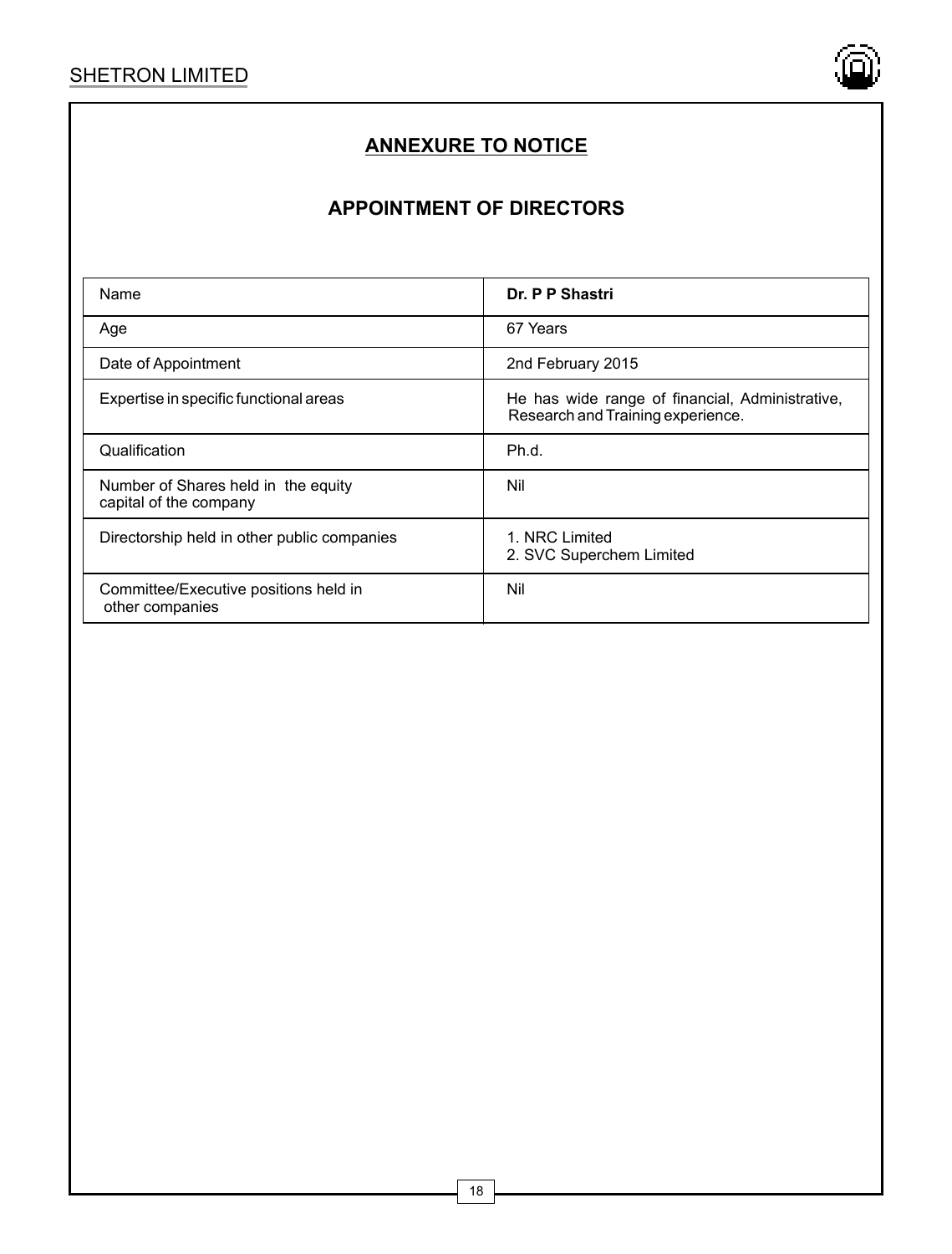

# **APPOINTMENT OF DIRECTORS**

| Name                                                          | Mr. Mohan Narayan Menon                                                                                                                    |
|---------------------------------------------------------------|--------------------------------------------------------------------------------------------------------------------------------------------|
| Age                                                           | 67 Years                                                                                                                                   |
| Date of Appointment                                           | 1st April 2016                                                                                                                             |
| Expertise in specific functional areas                        | Mr. Mohan Narayan Menon has 4 decades of<br>experience in Packaging mainly Closures, Plastic<br>Containers and Other packaging accessories |
| Qualification                                                 | M S (Metallurgical Engg), Master's degree in<br>Management.                                                                                |
| Number of Shares held in the equity<br>capital of the company | <b>NIL</b>                                                                                                                                 |
| Directorship held in other public companies                   | 1. Pro-Seal Closures Limited                                                                                                               |
|                                                               | 2. Balmer Lawrie-Van Leer Limited                                                                                                          |
|                                                               | 3. APC Nutrients Private Limited                                                                                                           |
|                                                               | 4. Greif Flexibles India Private Limited                                                                                                   |
| Committee/Executive positions held<br>in other companies      | NII                                                                                                                                        |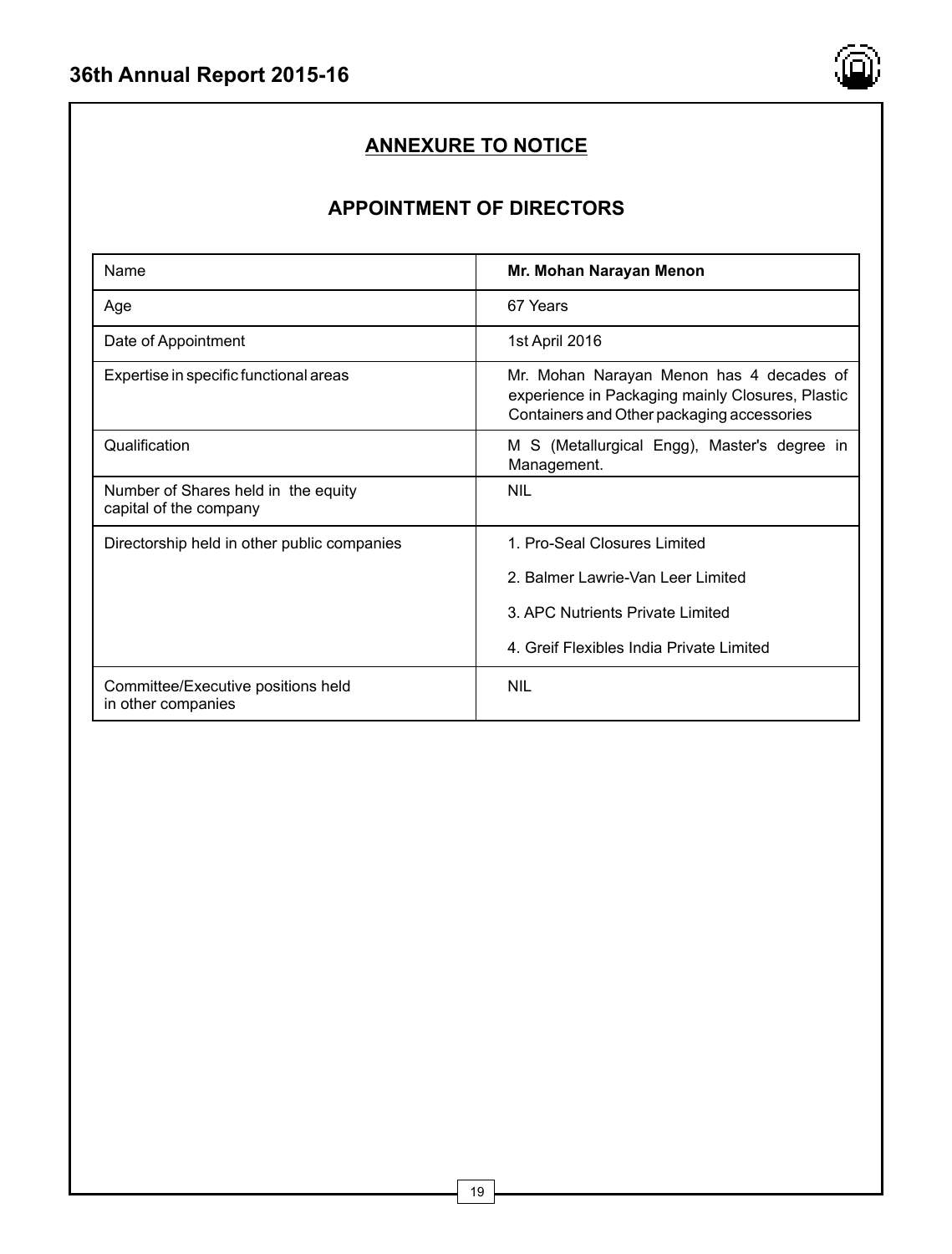

# **Disclosure as required under Schedule V to the Companies Act, 2013 is given hereunder:**

#### I. **General Information:**

Shetron Limited is a metal packaging company focused on creating packaging solutions for the food industry. Shetron Limited was incorporated in 1980 and commenced production in 1984 of Dry Cell Battery Jackets/Components and later on of Metal Cans and Lug Caps for Food.

As one of the leading manufacturers of Metal Packaging, Printed Metal Sheets and Dry-cell Battery Jackets and Components, Shetron is the dominant supplier.

#### **Specific Information:**

| Nature of Industry                                                                                                                                        | Metal Packaging Company |
|-----------------------------------------------------------------------------------------------------------------------------------------------------------|-------------------------|
| Date or expected date of Commercial Production                                                                                                            | 1984                    |
| In case of new Companies, expected date of commencement<br>of activities as per project approved by financial<br>institutions appearing in the prospectus | NA                      |

### **II. Financial performance:**

| ₹ lakhs<br><b>Particulars</b> |                      |                |                |
|-------------------------------|----------------------|----------------|----------------|
|                               | <b>March 31,2016</b> | March 31, 2015 | March 31, 2014 |
| Total Income                  | 15841                | 16155          | 13354          |
| <b>Total Expenses</b>         | 15616                | 16043          | 13505          |
| Net Profit after Tax          | 150                  | 74             | (100)          |
| Paid Up Capital               | 900                  | 900            | 900            |
| Reserves and Surplus          | 3254                 | 3,105          | 3,030          |

Foreign Investments or collaborations, if any : - There is no direct foreign investment in the Company except to the extent shares held by Foreign Institutional Investors (FII) acquired through secondary market. There is no foreign collaboration in the Company.

#### **Information about the Appointees:**

#### **A. Mr. Diwakar S Shetty :**

### **a. Background details:**

Mr. Diwakar Shetty, aged about 72 years, is a graduate in Commerce has been at the helm of Shetron Group since the late 1960s turning the Company one of the leading Metal Packaging Company. Mr. Diwakar Shetty guided the Company through three decades of diversification and growth has successfully handled various challenges in his long innings in the company and due to his dedicated contribution the company emerged as one of the top class Metal Packaging Company in India.

- **b. Past Remuneration**: Rs. 3,00,000/- P.M.(fixed at the AGM held on 15th September, 2008)
- **c. Recognition and Awards:** Udyog Rattan Award from Institute of Economic Studies.

### **d. Job Profile and his suitability:**

Mr. Diwakar Shetty has rich and varied experience in the Packaging Industry and has been involved in the operations of the Company over a long period of time, it would be in the interest of the Company to continue the employment of Mr. Diwakar Shetty as Executive Chairman and Whole Time Director.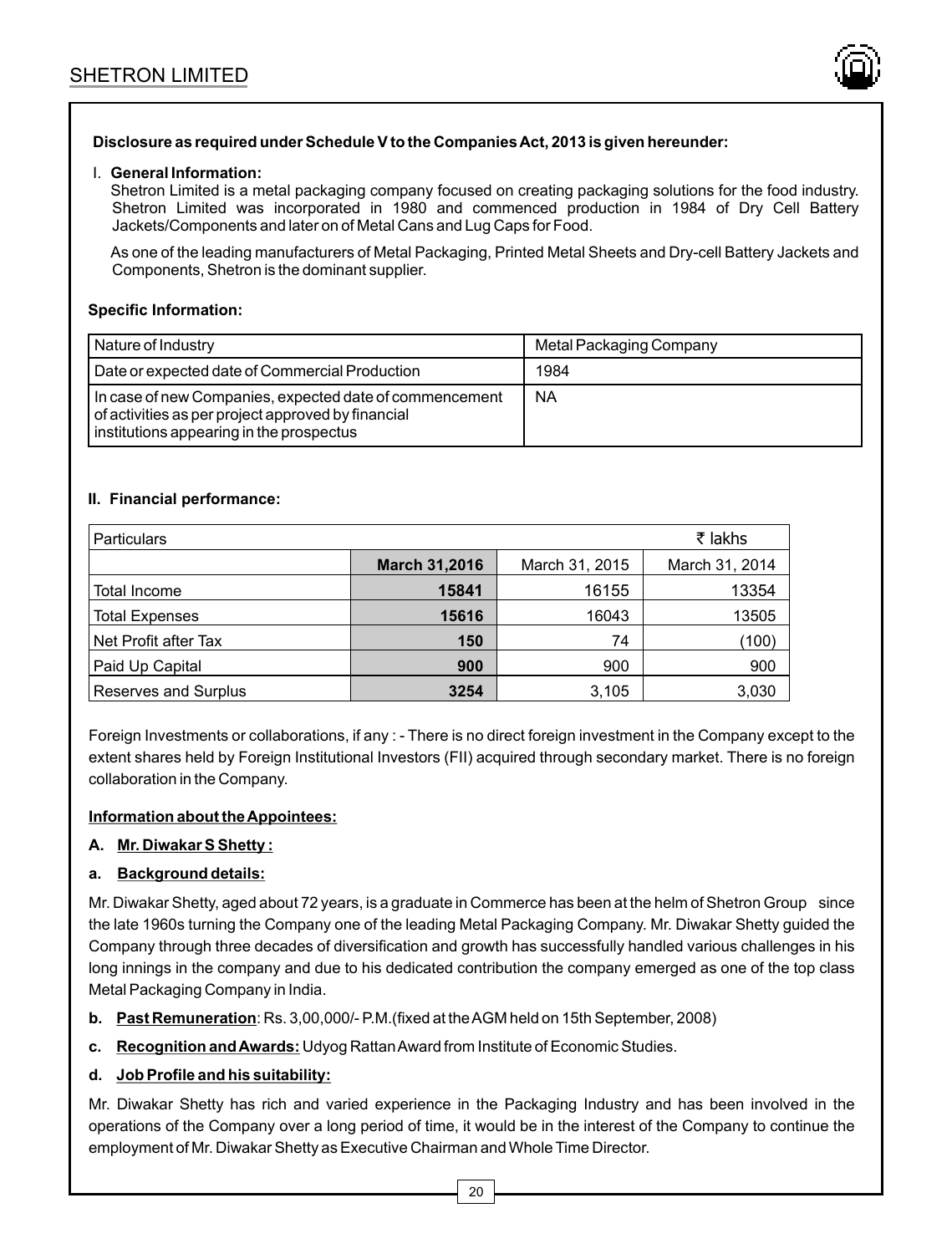

Mr. Diwakar Shetty is a graduate in Commerce has been at the helm of Shetron Group since the late 1960s turning the Company one of the leading Metal Packaging Company. Mr. Diwakar Shetty guided the Company through three decades of diversification and growth has successfully handled various challenges in his long innings in the company and due to his dedicated contribution the company emerged as one of the top class Metal Packaging Company in India.

# **e. Remuneration proposed:**

As mentioned in the resolution

**f. Comparative remuneration Profile with respect to Industry, size of the Company, profile of the position and person**

The proposed remuneration is much below the prevailing remuneration in the industry of similar size for similarly placed persons.

# **g. Pecuniary relationship directly or indirectly with the Company, or relationship with the managerial personal, if any.**

Mr. Diwakar S Shetty has no pecuniary relationship directly or indirectly with the Company or its managerial personnel other than his remuneration in the capacity of a Managing Director. As on date he holds 3,84,242 shares held by him in the Company in his personal capacity.

# **B. Mr. Kartik Nayak:**

# **a. Background details:**

Mr Kartik Nayak, aged about 49 years has more than two decades of experience in the Company and held position as Executive Director before his elevation as Managing Director in the year 2008.

- **b. Past Remuneration**: Rs. 2,50,000/- P.M.(fixed at the AGM held on 15th September, 2008)
- **c. Recognition and Awards:**Appreciation Memento from National Conference on Global Trends in Packaging of Foods.

# **d. Job Profile and his suitability:**

Mr Kartik Nayak has more than two decades of experience in the Company and held position as Executive Director before his elevation as Managing Director in the year 2008. As Managing Director he is responsible for the entire affairs of the company viz, Production, Marketing, Finance, Human Resources and also for the company's growth and project implementation. During his tenure as Managing Director he has been actively involved in the expansion activities especially in the Metal Cans and Twist Off Caps division. The Company is benefited by his extensive experience in the field of packaging and his continued services to the Company would be of great value.

# **e. Remuneration proposed:**

As mentioned in the resolution

**f. Comparative remuneration Profile with respect to Industry, size of the Company, profile of the position and person**

The proposed remuneration is much below the prevailing remuneration in the industry of similar size for similarly placed persons.

**g. Pecuniary relationship directly or indirectly with the Company, or relationship with the managerial personal, if any.**

Mr. Kartik Nayak has no pecuniary relationship directly or indirectly with the Company or its managerial personnel other than his remuneration. As on date he holds 28,700 shares held by him in the Company in his personal capacity.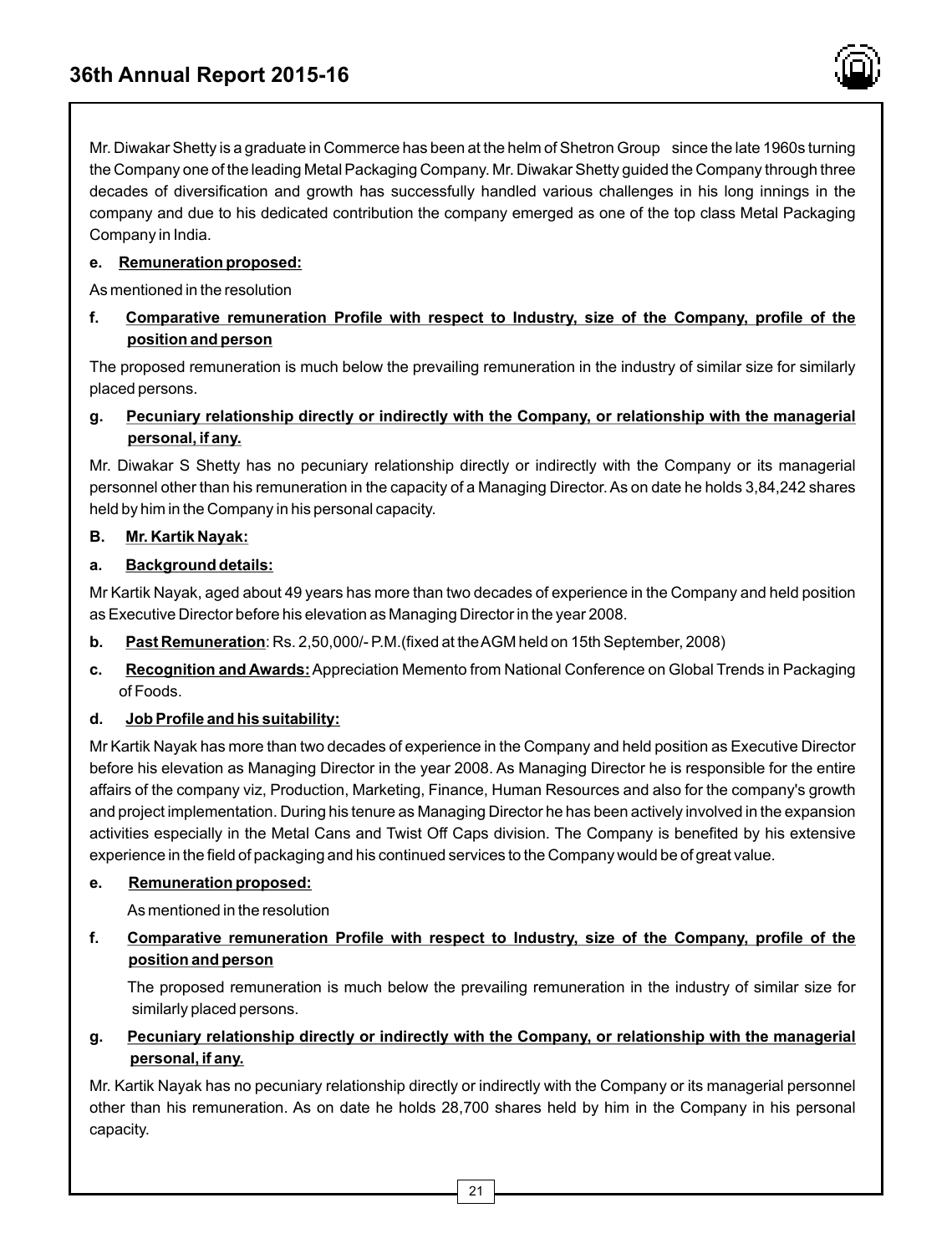

# **C. MR. PRAVEEN MALLY:**

# **a. Background details:**

Mr. Praveen Mally is aged about 50 years, is a a graduate degree, B.S in Mechanical Engineering from Manipal Institute of Technology, Manipal and post graduate degree, M.S in Industrial Engineering from University of Texas At Arlington, USA. He started his profession career as Project Engineer with General Motors between 1993-95 and later as Product Design Engineer with Keykert USA Inc between 1995-96. Later he returned to India in 1996 and joined Fibre Foils Limited as General Manager and since September 1998 to May 2016 he held the position of Executive Director and later Managing Director of Fibre Foils Ltd, a group company of Shetron Ltd.

- **b. Past Remuneration**: Not Applicable
- **c. Recognition and Awards:**Appreciation Memento from International Seminars.

# **d. Job Profile and his suitability :-**

Mr. Praveen Mally has more than two decades of experience with in our group. He held position as Executive Director for ten years between 1998 and 2008 and as Managing Director between Sep 2018 and May 2016 in M/s Fibre Foils Ltd, Mumbai. He has a vast experience in the packaging industry and handled various areas viz, Production, Marketing, Human Resources and projects. The Board of Directors is of the view that his services to the Company would add great value to the company.

- **e. Remuneration proposed :** As mentioned in the resolution
- **f. Comparative remuneration Profile with respect to Industry, size of the Company, profile of the position and person**

The proposed remuneration is much below the prevailing remuneration in the industry of similar size for similarly placed persons.

# **g. Pecuniary relationship directly or indirectly with the Company, or relationship with the managerial personal, if any.**

Mr. Praveen Mally has no pecuniary relationship directly or indirectly with the Company or its managerial personnel other than his remuneration in the capacity of a Managing Director. As on date he holds 44,095 shares held by him in the Company in his personal capacity.

### **I. Other information:**

- 1. Reasons of loss or inadequate profits:
- a. General Economy slowdown of the country at large as a result of which the overall Total Industry Volume (TIV) collapsed
- b. Slack in demand due to inflation
- c. Pressure on pricing
- d. High Interest rates
- 2. Steps taken or proposed to be taken for improvement:
	- a. To launch new products
	- b. Reduce break-even
	- c. Enhance performance ethics;
	- d. Sustain the ecosystem;
	- e. Leadership and outsourcing
	- f. Specialization